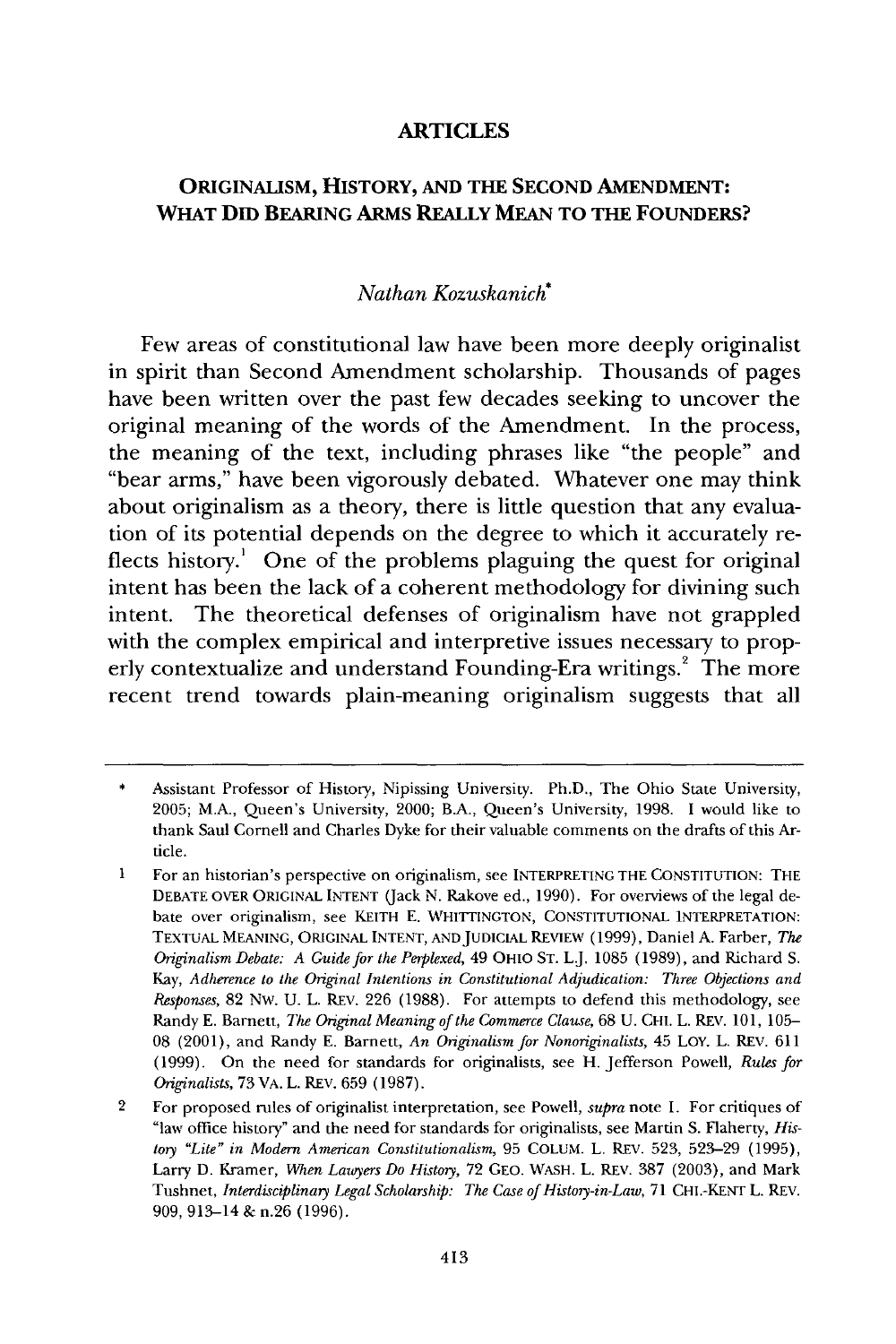sources are of equal value as long as they were part of the public discourse of the Founding Era. Indeed, in *Parker v. District of Columbia,* Judge Silberman obviously was operating from an unstated assumption that one can use any text as long as it was written **by** a "competent" speaker of the English language. $^3$  For a constitutional historian, such a methodology is deeply problematic.

The debate over the meaning of the Second Amendment has largely revolved around whether the right to bear arms protects an individual right to possess guns or a state right to preserve the militia.4 As such, the original meaning of the phrase "bear arms," and what the Founders intended when they employed that phrase, has been at the heart of much scholarship. One approach to uncovering original intent has been to look at government records, and previous studies have conclusively demonstrated that Congress overwhelmingly used "bear arms" in a military context.<sup>5</sup> Given that Congress drafted the Second Amendment ought to end the discussion, since it would be nothing short of astonishing if this usage were the only time Congress departed from its orthodox meaning. Although implausible, one might argue that outside Congress the term was used in a less precise way. Individual Rights scholars have been quick to point out that there are some instances where "bear arms" was not used to connote military action.<sup>6</sup> Yet surely the issue of how this phrase was un-

<sup>3 478</sup> F.3d 370, 385 n.10 (D.C. Cir. 2007). For an example of the most recent use of plainmeaning originalism to interpret the Second Amendment, see Stephen P. Halbrook, St. George Tucker's Second Amendment: Deconstructing "The True Palladium of Liberty," 3 TENN. J.L. **&** POL'Y 183 (2007). Halbrook asserts that Tucker interpreted the Amendment as protecting an individual right to bear arms, and that Tucker's views are a significant reflection of the intent of the Framers. He also supports modern plain-meaning originalism, or how "humble people" interpret the Second Amendment, and chides "a segment of the not-so-humble" who "appear to disagree when it comes to the right of 'the people' to keep and bear arms." *Id.* at 184.

<sup>4</sup> The parameters of the modern debate are best charted in Stuart Banner, *The Second Amendment, So Far,* 117 HARV. **L.** REv. 898 (2004) (book review).

**<sup>5</sup>** The best two examples are Michael C. Doff, *What Does the Second Amendment Mean Today?,* 76 CHI.-KENT L. REv. 291 (2000), and David Yassky, *The Second Amendment: Structure, History, and Constitutional Change,* 99 MICH. L. REv. 588 (2000). Stephen Halbrook provides an individual rights interpretation of the phrase "bear arms," but his conclusions are not based on research into congressional sources. Stephen P. Halbrook, What the Framers In*tended: A Linguistic Analysis of the Right to "Bear Arms,* "49 LAw & **CONTEMP.** PROBS., Winter 1986, at 151.

<sup>6</sup> *See* Halbrook, *supra* note 5, at 153. Halbrook's scholarship is a textbook example of the problems with so much originalist scholarship. His propensity to cherry-pick quotations and rip them from their contexts to fit his own ideology does a disservice to the historical actors about whom he is writing. For example, in his examination of John Adams's *A Defense of the Constitutions of Government of the United States of America, Halbrook tells us that* Adams "upheld the right of 'arms in the hands of citizens, to be used at individual discre-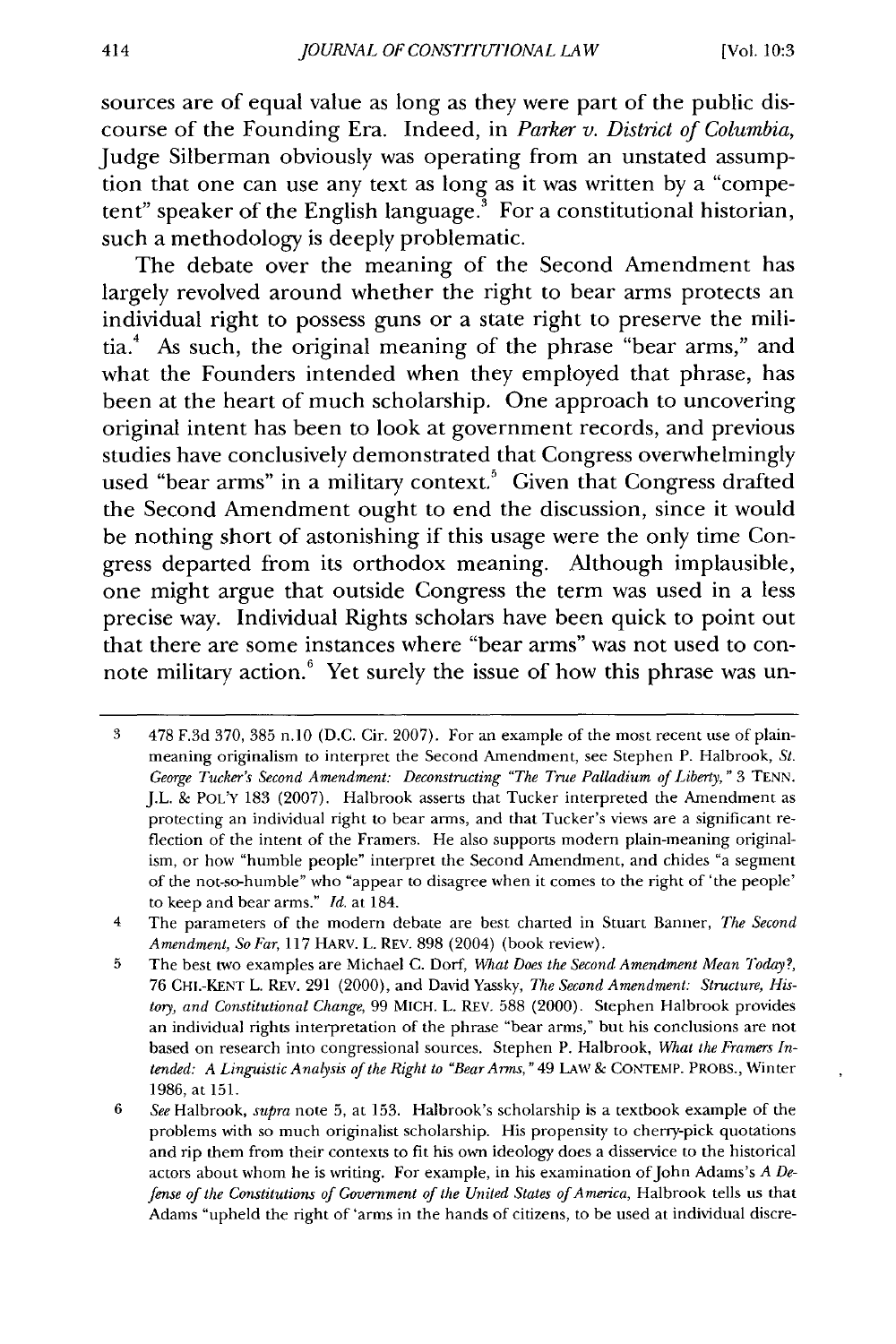derstood turns precisely on which meanings were orthodox and which were idiosyncratic. On this point, Blackstone's method of determining original intent is instructive: "Words are generally to be understood in their usual and most known signification; not so much regarding the propriety of grammar, as their general and popular use."<sup>7</sup> And all words must be carefully contextualized. $\degree$  The pressing historical question that many scholars fail to ask is whether the idiosyncratic individual usage had any actual impact on the drafting of the Second Amendment. Did Congress ever employ "bear arms" in an individual sense? Did an individual construction of "bear arms" have any currency in the colonial and American press? These are empirical questions, and, when properly framed and exhaustively researched, the answer to both is a decisive no. Ignoring such pertinent historical questions and clear evidence that the overwhelming use of "bear arms" in the Founding Era was in a military context, Judge Silberman argues that "the public understanding of 'bear Arms' also encompassed the carrying of arms for private purposes such as self-defense."<sup>9</sup> This claim is in fact demonstrably false, as this Article will show.

Comprehensive digital archives with keyword-searching capabilities are now making it possible to recover the meanings and uses of key constitutional phrases like "bear arms." Readex's *Early American Imprints* and *Early American Newspapers,* and the Library of Congress website together encompass most of the American newspapers, pamphlets, broadsides, and Congressional proceedings published in the

- 7 WILLIAM **BLACKSTONE, 1** COMMENTARIES \*59.
- 8 Again, Blackstone is instructive:

If words happen to be still dubious, we may establish their meaning from the *context,* with which it may be of singular use to compare a word, or a sentence, whenever they are ambiguous, equivocal, or intricate. Thus the proem, or preamble, is often called in to help the construction of an act of parliament.

- *Id.* at \*60.
- **9** Parker v. District of Columbia, 478 F.3d 370, 384 (2007). Silberman goes on to argue, without giving a single example, that "it would hardly have been unusual for a writer at that time (or now) to have said that, after an attack on a house by thieves, the men set out to find them 'bearing arms.'" *Id.*

tion.... in private self-defense." *Id.* at 154-55. What Halbrook does not tell his readers is that the quotation comes from a discussion of the militia in which Adams actually supports the regulation of firearms (i.e., "The arms of the commonwealth should be lodged in the hands of that part of the people which are firm to its establishment."). **JOHN** ADAMS, 2 A DEFENCE OF THE CONSTITUTIONS OF GOVERNMENT OF THE UNITED STATES OF AMERIcA 475 (3d ed., Phila., Budd & Bartram 1797). While Adams does support using arms for private self defense, he argues that "arms in the hands of citizens, to be used at individual discretion **...** is to demolish every constitution, and lay the laws prostrate, so that liberty can be enjoyed by no man." *Id.*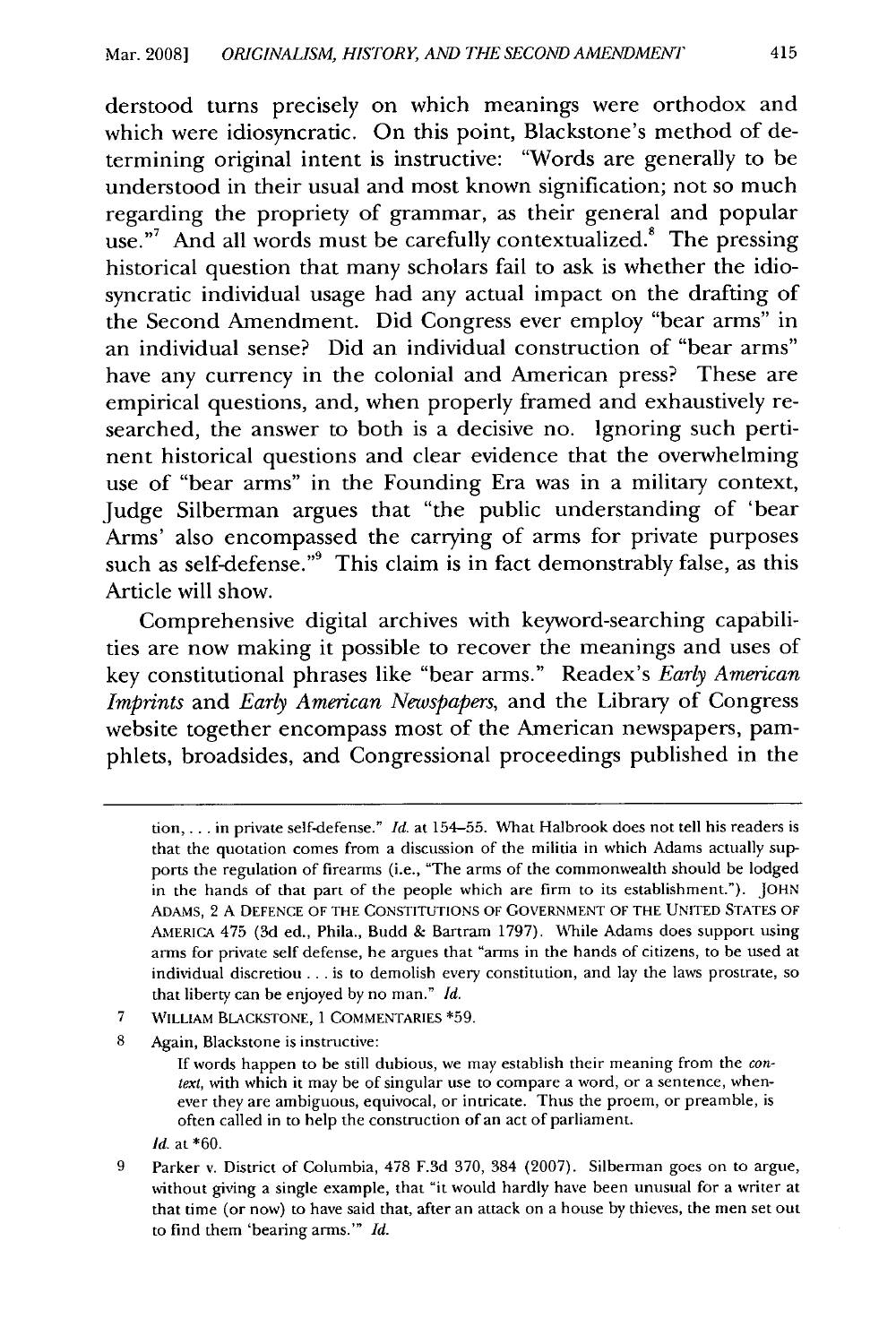crucial period of 1763 to 1791.<sup>10</sup> The comprehensive nature of these archives can give scholars a high degree of certainty that keyword searches accurately reflect common usage since they contain most of the surviving printed material from the colonies and early Republic. The *Early American Imprints* series contains over 15,500 documents from 1763 to 1791 alone, 273 of which use the phrase "bear arms."" If we discard the many reprints of the Bill of Rights, all quotations of the text of the Second Amendment in congressional debate, irrelevant foreign news, reprints of the Declaration of Independence, and all repeated or similar articles, 111 hits remain, of which only two do not use the phrase to connote a military meaning.<sup>12</sup> Using the same method of sorting results from the **132** papers published from **1763** to **1791,** the *Early American Newspapers* database returns **115** relevant hits, with all but five using a military construction of "bear arms."<sup>13</sup> A search of the exact phrase "bear arms" in the Library of Congress database (which includes *Letters of Delegates to Congress, Journals of the Continental Congress, Elliot's Debates,* and the House and Senate *Journals of the First Congress)* between **1775** and **1791** returns forty-one relevant hits, of which only four do not use the phrase "bear arms" in an explicitly collective or military context.<sup>14</sup>

The sources prove that Americans consistently employed "bear arms" in a military sense, both in times of peace and in times of war, showing that the overwhelming use of "bear arms" had a military meaning. The results show that the militia and the common defense

**<sup>10</sup>**That is, from the end of the French and Indian War **to** the ratification of the Bill of Rights. Subscriptions to the databases are available through http://www.readex.com.

<sup>11</sup> The phrase "bear arms" was searched in all the text from documents printed between and including the years 1763 and 1791. Hits returned contain the exact phrase "bear arms" and not any variations (i.e., bearing arms, bears arms).

<sup>12</sup> It should be noted that foreign news that used the phrase "bear arms" always discussed war and troop movements. While this further buttresses a military reading of "bear arms," I have not included such news items in my tally of relevant articles. For example, the February 7, 1763, issue of the *Green & Russell's Boston Post-Boy & Advertiser* reported that the "King of Prussia is impressing all the men in Saxony that are able to bear arms." GREEN **&** RUSSELL'S BOSTON POST-Boy **&** ADVERTISER, Feb. 7, 1763, at 2.

<sup>13</sup> A search of all text for the exact phrase "bear arms" returned 502 hits.

<sup>14</sup> The Library of Congress site is http://rs6.loc.gov/ammem/amlaw/. By "explicitly collective or military context," I mean that the phrase "bear arms" appears in an obvious discussion of the militia (and citizens' civic obligation to participate in the militia), the army, or people banding together to protect the community. The four documents in question, which do not use "bear arms" in such a context, concern the proposed changes in the House and Senate to what would become the Second Amendment. Because the meaning of the Second Amendment itself is so contentious, I have considered these documents to be in the ambiguous column. I have also not included references to the Declaration of Independence, the text of the Second Amendment, or foreign news.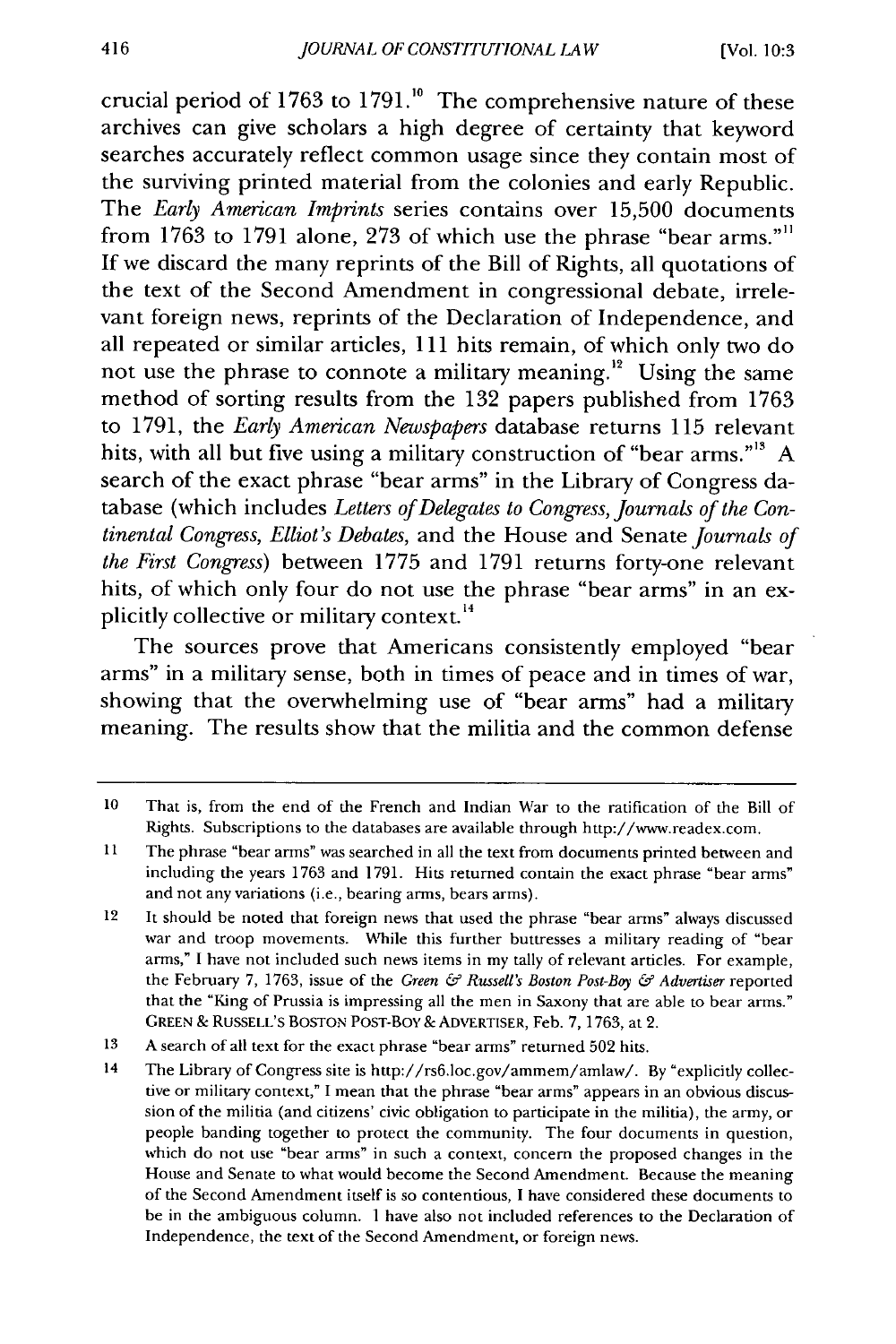were a perennial concern, often discussed in pamphlets and newspapers, unlike the individual right to self defense. While not every single source uncovered from these digital archives uses "bear arms" in an explicitly military sense, the handful that do not are merely ambiguous; at most, they tend to show that "bear arms," on rare occasion, was paired with additional language to mean, idiosyncratically, "carry guns." The results also show that the Individual Rights and Collective Rights paradigms are too limiting in their conception of arms bearing and ownership in early America. The historical record is clear that Americans owned guns (which Individual Rights scholars have proven), but it is also equally clear that those guns were subject to robust regulation, most often by the militia organizations and through the militia service laws. The right of self defense was widely accepted as a natural right that had been incorporated into the common law, but none of the sources in these databases make the crucial link between personal safety and a constitutional right to bear arms. Also, many people of the time saw the militia as a key component in securing personal safety. Indeed, Americans of the colonial period and Early Republic had a more nuanced view of bearing arms than either the Individual Rights or Collective Rights Models can accommodate, a view intimately tied to notions of civic duty and communal responsibility. Rather than an individual or collective right, Americans viewed the right to bear arms as a civic right linked to militia service.<sup>15</sup>

# I. PUBLIC SAFETY AND THE RIGHT TO BEAR ARMS: A LOOK AT THE EVIDENCE

In the wake of the French and Indian War, the American colonists sought to secure the frontiers and bring order to the newly expanded empire.<sup>16</sup> To ensure this security, men had to fulfill their obligations

<sup>15</sup> The Civic Rights Model is best explained in SAUL CORNELL, A WELL REGULATED MILITIA: THE FOUNDING FATHERS AND THE ORIGINS OF GUN CONTROL IN AMERICA (2006).

<sup>16</sup> Maintaining a coherent militia had been a concern throughout the French and Indian War, especially in Virginia, Pennsylvania, and New York where the French had concentrated their attacks. The minutes of the New York General Assembly from the war, published in 1764, convey this fear and the need for men to fulfill their duty to the militia. "It may be proper," the Assembly argued in 1754,

to revise the *Militia Act,* to make it more effectual for the Purposes intended, and to insert a Clause, *to form those who are exempted 6y Law, yet able to bear Arms, into Companies,* to appear once a Year, and as often as the publick Service shall require it for the Defence of the Province; and to provide a Quantity of Arms and Accoutrements to be lodged in the Cities of *New-York* and *Albany,* to be ready upon any Emergency.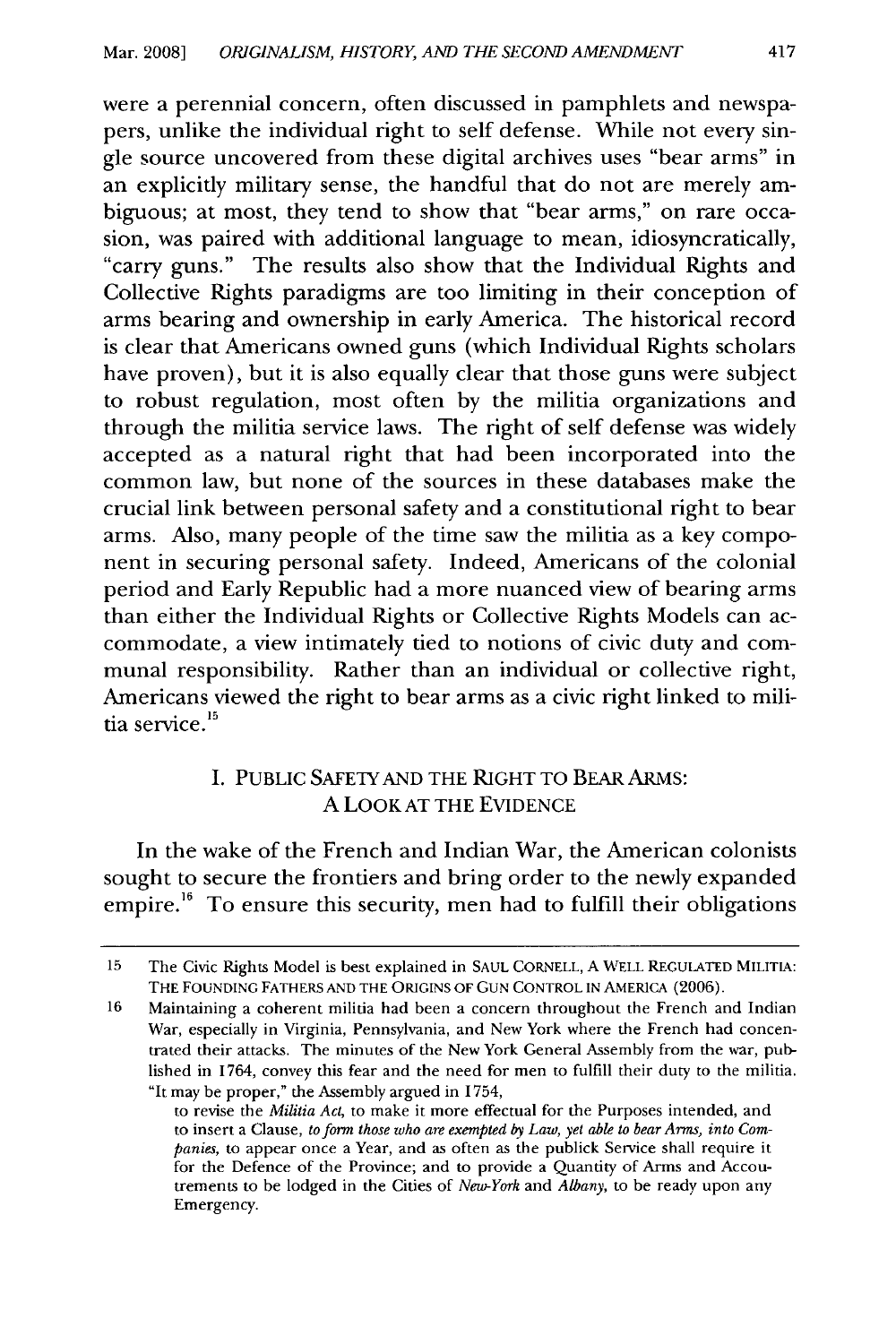to participate in the militia and subject their personal firearms to robust regulation. In 1765, Georgia passed "An Act for the better ordering the Militia of this Province" which demanded that "every person liable to appear and bear arms at any muster **...** shall constantly keep and bring with him to such muster **...** one gun or musket fit for service . . . .<sup>"17</sup> Needless to say, concern for the common safety was heightened in Georgia because of the slave population. In the same year, the Assembly passed an act "for the security and defence of this province" mandating that white men "be obliged to carry fire-arms" in places of public worship.<sup>18</sup> The law was very explicit in restricting such carrying of arms to "every white male inhabitant... who is or shall be liable to bear arms in the militia."<sup>19</sup> The distinction between "carry" and "bear" is quite clear and shows that the two terms were not synonymous, as some Individual Rights scholars have claimed.<sup>20</sup> While men could carry arms in church, they could not be said to be bearing them since that was reserved for militia service.<sup>21</sup>

The number of men able to serve in a military capacity was a pressing concern throughout the colonial period. Royal instructions to New Jersey demanded a tally of the number of men "fit to bear arms in the militia of our said province."<sup>22</sup> Reports from the Georgia

<sup>2</sup> JOURNAL OF THE VOTES AND PROCEEDINGS OF THE GENERAL ASSEMBLY OF THE COLONY OF NEW-YORK. BEGAN THE 8TH DAY OF NOVEMBER, 1743; AND ENDED THE 23D OF DECEMBER, 1765., at 386 (N.Y., Hugh Gaine 1766).

<sup>17</sup> ACTS PASSED BY THE GENERAL ASSEMBLY OF GEORGIA 33, **35** (Savannah, James Johnston 1765).

<sup>18</sup> ACTS PASSED BY THE GENERAL ASSEMBLY OF GEORGIA 1 (Savannah,James Johnston 1770).

<sup>19</sup> ACTS PASSED BY THE GENERAL ASSEMBLY OF GEORGIA 20, 21 (Savannah, James Johnston 1766). When the Act was due to expire in 1770, the Assembly enacted a new law, again restricting the carrying of arms to those men "liable to bear arms in the militia." ACTS PASSED BY THE GENERAL ASSEMBLY OF GEORGIA 1 (Savannah, James Johnston 1770).

<sup>20</sup> The most recent example of this claim is Clayton **E.** Cramer & Joseph Olson, *Wat Does Bear Arms Imply?* 6 GEO.J.L. & PUB. POL'Y (forthcoming 2008), *available at* http://papers. ssrn.com/sol3/papers.cfm?abstract\_id=1086176.

<sup>21</sup> It is also clear that in NewJersey "bearing arms" and "owning arms" were not synonymous because the members of the constitutional convention ordered state militia colonels "to disarm all such persons.., whose religious principles will not permit them to bear arms." JOURNAL OF THE VOTES AND PROCEEDINGS OF THE CONVENTION OF NEW-JERSEY. BEGUN AT BURLINGTON ON THE 10TH OF JUNE 1776, **AND** THENCE CONTINUED BY ADJOURNMENT AT TRENTON AND NEW-BRUNSWICK TO THE 21ST OF AUGUST FOLLOWING. To **WHICH** IS **AN-**NEXED, SUNDRY ORDINANCES, AND THE CONSTITUTION. 48 (Burlington, N.J., Isaac Collins 1776).

<sup>22</sup> SAMUEL SMITH, THE HISTORY OF THE COLONY OF NOVA-CESARIA, OR NEW-JERSEY: CONTAINING AN ACCOUNT OF ITS FIRST SETTLEMENT, PROGRESSIVE IMPROVEMENTS, THE ORIGINAL AND PRESENT CONSTITUTION, AND OTHER EVENTS, TO THE YEAR 1721. WITH SOME PARTICULARS SINCE; AND A SHORT VIEW OF ITS PRESENT STATE. 247 (Burlington, NJ.,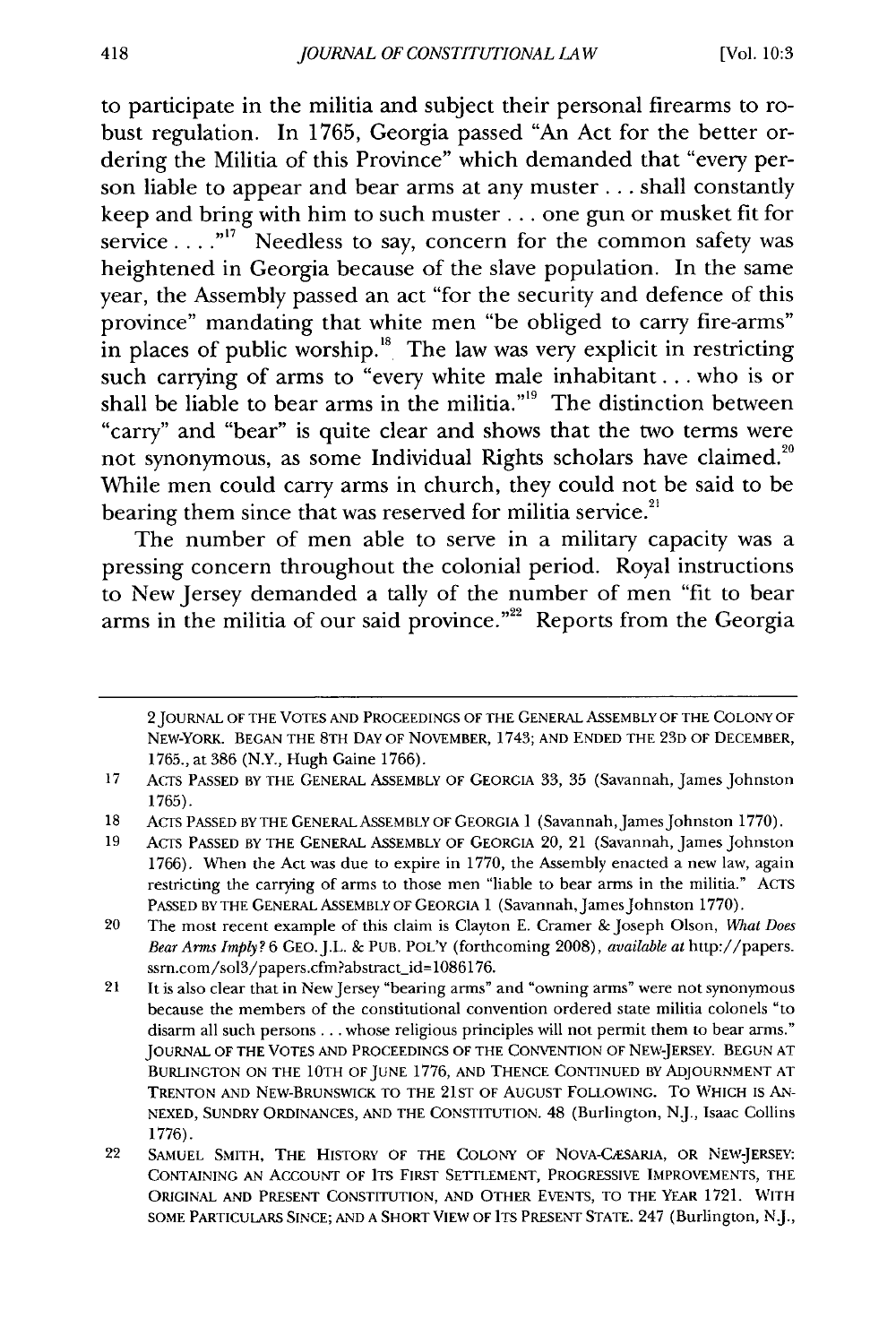frontier told of the people's resolve "to defend themselves, if attacked" by building forts "for the safety of the women, children, and those unfit to bear arms."<sup>23</sup> For American colonists, the added factor of Indian tribes as either allies or enemies made the issue of safety and defense all the more salient. Thus, newspapers made note of the death by smallpox of forty Creek men "able to bear arms" in South Carolina in 1764,<sup>24</sup> and in 1768 reported that "[t]he last Advices from the Creek Country inform us, that all the Men in the Upper-Towns able to bear Arms, were gone and going out against a Body of the Choctaws and Chickesaws."<sup>25</sup> One pamphleteer cheered Superintendent of Indian Affairs Sir William Johnson's success in getting "all the males of [the Wappinger] tribe, that were fit to bear arms," to enter His Majesty's Service.<sup>26</sup> After the battles at Lexington and Concord, the Massachusetts House of Representatives was interested to learn from a chief of the Cagnawaga that there were "Five Hundred Men able to bear Arms" in his tribe, and wondered how many of the Iroquois were "fit to bear Arms."<sup>27</sup>

Needless to say, the imperial crisis greatly influenced talk of the militia and military preparedness. When the Stamp Act of 1765 soured relations between Britain and her colonies and led to violent confrontations, concern over the number of men able to bear arms took on a new significance. Benjamin Franklin, Pennsylvania's agent in London, was called before the House of Commons in 1766 to answer questions about the recently repealed Act. What would be a "sufficient military force to protect the distribution of the stamps in every part of America<sup>[?]</sup>," the assembly wanted to know.<sup>28</sup> "A very great force," Franklin replied, as "the disposition of America is for a

23 N.Y.J., OR GEN. ADVERTISER, Feb. 24, 1774 (Supp.), at 2.

- 25 N.Y. GAZETTE; & WKLY. MERCURY, Aug. 1, 1768, at 1.
- **26 A** GEOGRAPHIC, HISTORICAL SUMMARY; OR NARRATIVE OF THE **PRESENT** CONTROVERSY, **BETWEEN** THE WAAPPINGER TRIBE OF **INDIANS, AND** THE **CLAIMANTS, UNDER** THE ORIGINAL PATENTEE OF **A** LARGE TRACT OF **LAND IN PHILIPSE'S** UPPER **PATENT, SO CALLED. CONTAINING, A** BRIEF, **BUT FAITHFUL** ACCOUNT OF THE PROCEEDINGS THEREON, FROM THE FIRST **RISE** OF THE DISPUTE, **UNTIL** THE 12TH **DAY** OF MARCH, ANNO DOMINI, 1767., at 4-5 (Hartford, Conn., Green & Watson 1768).
- **27** A **JOURNAL** OF THE HONORABLE **HOUSE** OF REPRESENTATIVES OF THE **COLONY** OF THE MASSACHUSETS-BAY **IN** NEW-ENGLAND, **BEGUN AND HELD AT** THE MEETING-HOUSE **IN** WATERTOWN, **IN** THE **COUNTY** OF **MIDDLESEX, ON WEDNESDAY** THE **NINETEENTH DAY** OF JULY, **ANNO DOMINI,** 1775, at 35, 80 (Watertown, Mass., Benjamin Edes 1775).

James Parker 1765). These instructions came from Queen Anne to Lord Cornbury in 1702. *See id.* at 230.

<sup>24</sup> N.Y. MERCURY, Aug. 13, 1764, at 1.

**<sup>28</sup> N.H. GAZETTE & HIST.** CHRON., Nov. 7,1766, at 2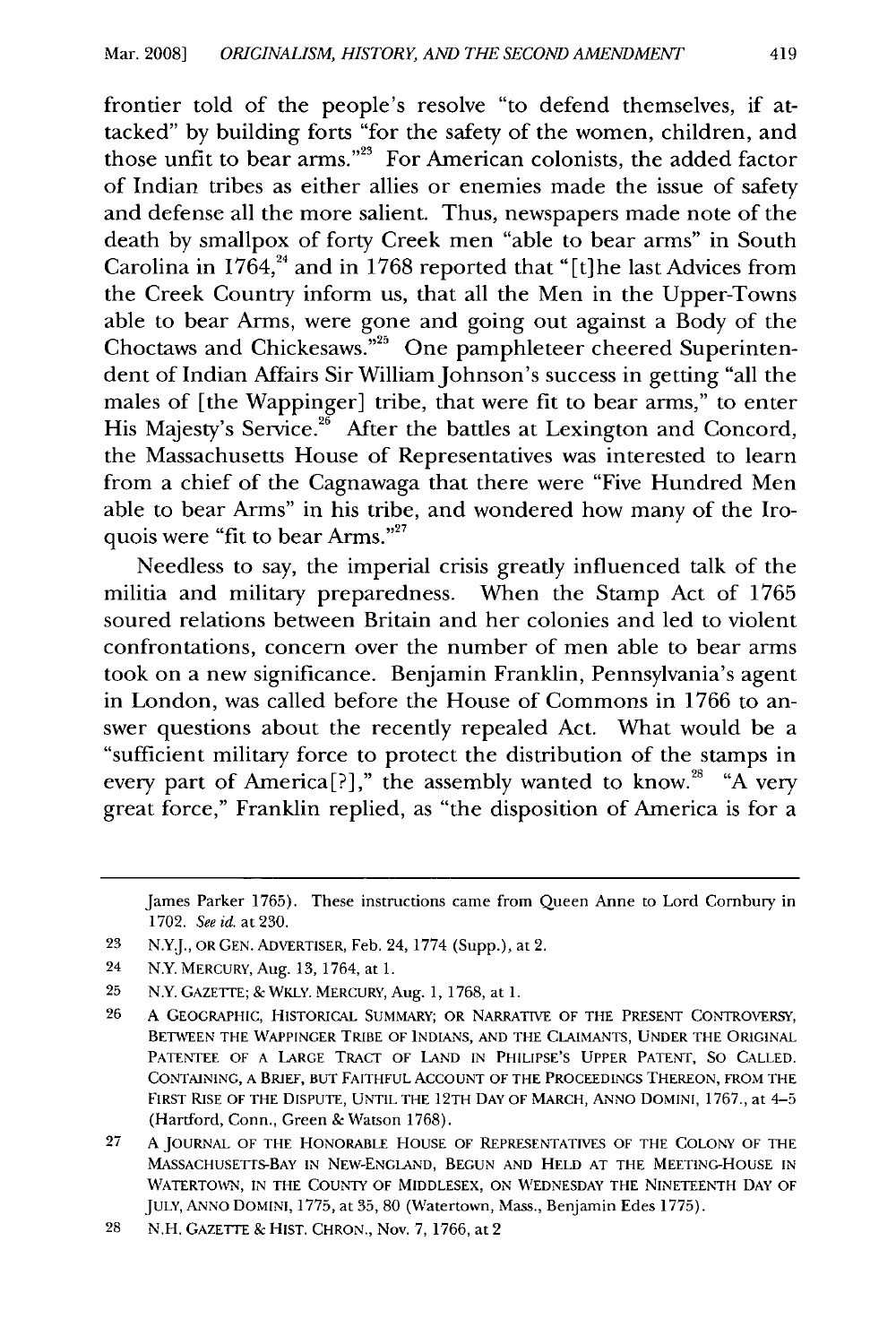general resistance."<sup>29</sup> When asked about "the number of men in America able to bear arms, or of disciplined militia," Franklin objected to the question and refused to answer.<sup>30</sup> The assembly was not distinguishing between gun owners and militia men because some colonists belonged to voluntary militia units that were not officially "disciplined militia," as they had no oversight from the state. Franklin himself had advocated such voluntary groups in Pennsylvania as early as 1747.<sup>31</sup> Of course, Parliament ultimately wanted to know how many men could be mustered to enforce British taxation with military  $might.<sup>32</sup>$ 

In Pennsylvania, the only province that lacked a state-sanctioned militia and whose frontier was hard hit during the French and Indian War, bearing arms had an undeniable military meaning. In early 1764, several hundred frontiersmen (dubbed the Paxton Boys) grabbed their guns and marched to Philadelphia to decry the pacifist Quakers that controlled government and demand a militia law. Quakers were aghast that the Paxtonians would demand "[tihat all the Inhabitants of the Province, without regarding the conscientious Scruples of religious Societies should be alike obliged to bear Arms, and be subject to military Discipline."<sup>33</sup> Pacifists in Pennsylvania and other provinces resisted any attempt to force them into physical service or pay fines to support the militia, especially as the Revolution drew near and military readiness became a pressing issue.

Pacifist writings and petitions further prove that to bear arms was not widely understood to include the use of arms for non-military

<sup>29</sup> *Id.*

<sup>30</sup> *Id.;* see also THE EXAMINATION OF DOCTOR BENJAMIN FRANKLIN, BEFORE AN AUGUST-ASSEMBLY, RELATING TO THE REPEAL OF THE STAMP-ACT 10 (Phila., Hall & Sellers 1766). One commentator in Britain, concerned about the way the colonies were being treated, warned that "[elvery male from sixteen to sixty able to bear arms is enrolled in the militia. Their numbers are very considerable and they are fast multiplying." BOSTON EVENING-POST, Oct. 8, 1770, at 1.

<sup>31</sup> *See* BENJAMIN FRANKLIN, PLAIN TRUTH: OR, SERIOUS CONSIDERATIONS ON THE PRESENT STATE OF THE CITY OF PHILADELPHIA, AND PROVINCE OF PENNSYLVANIA. BY A TRADESMAN OF PHILADELPHIA (2d ed., Phila., Franklin 1747). Franklin's volunteer militia (or associator) movement raised thirty-three companies in Lancaster County, twenty-six in Chester County, nineteen in Bucks County, twelve in Philadelphia City, and eight in Philadelphia County by 1749. SAMUEL J. NEWLAND, THE PENNSYLVANIA MILITIA: THE EARLY YEARS, 1669-1792, at 42 (1997).

<sup>32</sup> The December 12, 1765, edition of the *Massachusetts Gazette* ran a tally of"[t]he numbers of men in each Colony able to bear arms," putting the number at 800,000. MASS. GAZETTE, Dec. 12, 1765, at 1.

<sup>33</sup> TO THE FREEHOLDERS AND OTHER ELECTORS FOR THE CITY AND COUNTY OF PHILADELPHIA, AND COUNTIES OF CHESTER AND BUCKS 1 (Phila., Franklin & Hall 1764).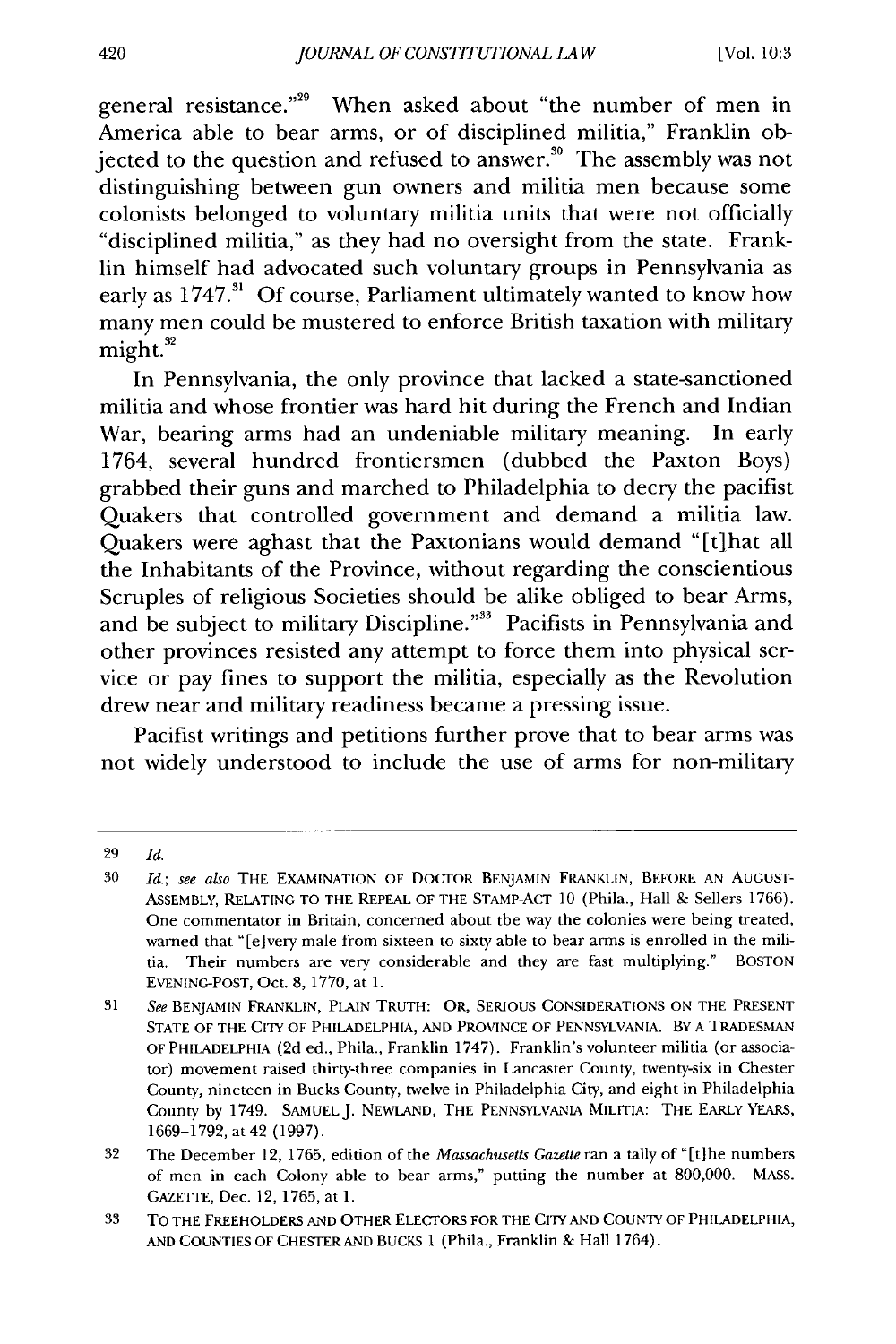purposes. William Penn himself recognized Pennsylvanians' "liberty to fowl and hunt upon the Lands they hold."<sup>34</sup> Hunting was carefully regulated **by** the state, and Pennsylvania's "Act to prevent the Killing of Deer out of Season" forbade any person "to carry any Gun or hunt on any improved or enclosed Lands" without the permission of the owner, or face a ten shilling fine.<sup>35</sup> While Quakers owned and carried arms and used them to kill food, they refused to bear them. As one Quaker pamphleteer wrote in the midst of the Paxton crisis, when Quaker founder George Fox refused to join Cromwell's army, "he was committed to a loathsome stinking Jaile... for no other Reason but because he would not bear Arms."<sup>36</sup> Mennonites as well made it "an article of their faith never to bear **arms 3'7** and petitioned the House of Burgesses in Virginia, asking to be "exempt from the Penalties **...** for declining military Duty" because they were "forbidden **by** the Dictates of Conscience to bear Arms."<sup>38</sup> Indeed, while pacifists had no issue with owning or carrying arms, they would not bear those arms in the militia. $39$ 

<sup>34</sup> THE EXCELLENT PRIVILEDGE OF LIBERTY & PROPERTY BEING THE BIRTH-RIGHT OF THE FREE-BORN SUBJECTS OF ENGLAND. 60 (Phila., William Bradford **1687);** *see also* A COLLECTION OF CHARTERS AND OTHER PUBLICK ACTS RELATING TO THE PROVINCE OF PENNSYLVANIA 33 (Phila., Benjamin Franklin 1740).

<sup>35</sup> THE CHARTERS OF THE PROVINCE OF PENSILVANIA AND CITY OF PHILADELPHIA 198-99 (Phila., Benjamin Franklin 1742).

<sup>36</sup> **AN** ANSWER, TO THE PAMPHLET ENTITULED THE CONDUCT OF THE PAXTON MEN, IMPARTIALLY REPRESENTED: WHEREIN THE UNGENEROUS SPIRIT OF THE AUTHOR IS MANIFESTED, &C. **AND** THE SPOTTED GARMENT PLUCKT OFF. 16 (Phila., Anthony Armbruster 1764).

<sup>37</sup> MORGAN EDWARDS, MATERIALS TOWARDS A HISTORY OF THE AMERICAN BAPTISTS, IN XII VOLUMES. 96 (Phila., Crukshank & Collins 1770).

<sup>38</sup> JOURNAL OF THE HOUSE OF BURGESSES. 42 (Williamsburg, Va., William Rind 1770).

**<sup>39</sup>** The use of "bear arms" in pacifist literature is consistent and always denotes military ac**tion.** *See, e.g.,* The Address to the People Called Quakers, *in* AN EARNEST ADDRESS TO SUCH OF THE PEOPLE CALLED QUAKERS AS ARE SINCERELY DESIROUS OF SUPPORTING AND MAINTAINING THE CHRISTIAN TESTIMONY OF THEIR ANCESTORS. 1 (Phila., n. pub. 1775); *see also* ROBERT BARCLAY, A CATECHISM **AND** CONFESSION OF FAITH, WHICH CONTAINETH A TRUE AND FAITHFUL ACCOUNT OF THE PRINCIPLES AND DOCTRINES OF THE PEOPLE CALLED QUAKERS. TO WHICH IS ADDED, THE ANCIENT TESTIMONY OF THE SAID PEOPLE REVIV'D, WITH SOME OF THE RULES OF THE DISCIPLINE ESTABLISHED AMONG THEM. 16 (Supp., Phila., Joseph Crukshank 1773); COLLECTION OF SOME WRITINGS OF THE MOST NOTED OF THE PEOPLE CALLED QUAKERS, IN THEIR TIMES. COLLECTED TOGETHER, IN ORDER THAT SUCH WHO PROFESS THAT **WAY** MAY NOW COMPARE THEIR SENTIMENTS WITH THOSE OF THEIR FOREFATHERS, AS THEY TERM THEM, OR SUCH AS WERE DEEMED WORTHY ANCIENTS, WHOSE WRITINGS HAVE BEEN APPROVED OF BY THE SOCIETY IN GENERAL. 9-10 (Phila., W. & T. Bradford 1767); WILLIAM SEWEL, THE HISTORY OF THE RISE, INCREASE **AND** PROGRESS, OF THE CHRISTIAN PEOPLE CALLED QUAKERS; WITH SEVERAL REMARKABLE OCCURRENCES INTERMIXED. 423, 526, 677, 706 (3d ed., corrected, Burlington, **NJ.,** Isaac Collins 1774); 4 VOTES AND PROCEEDINGS OF THE HOUSE OF REPRESENTATIVES OF THE PROVINCE OF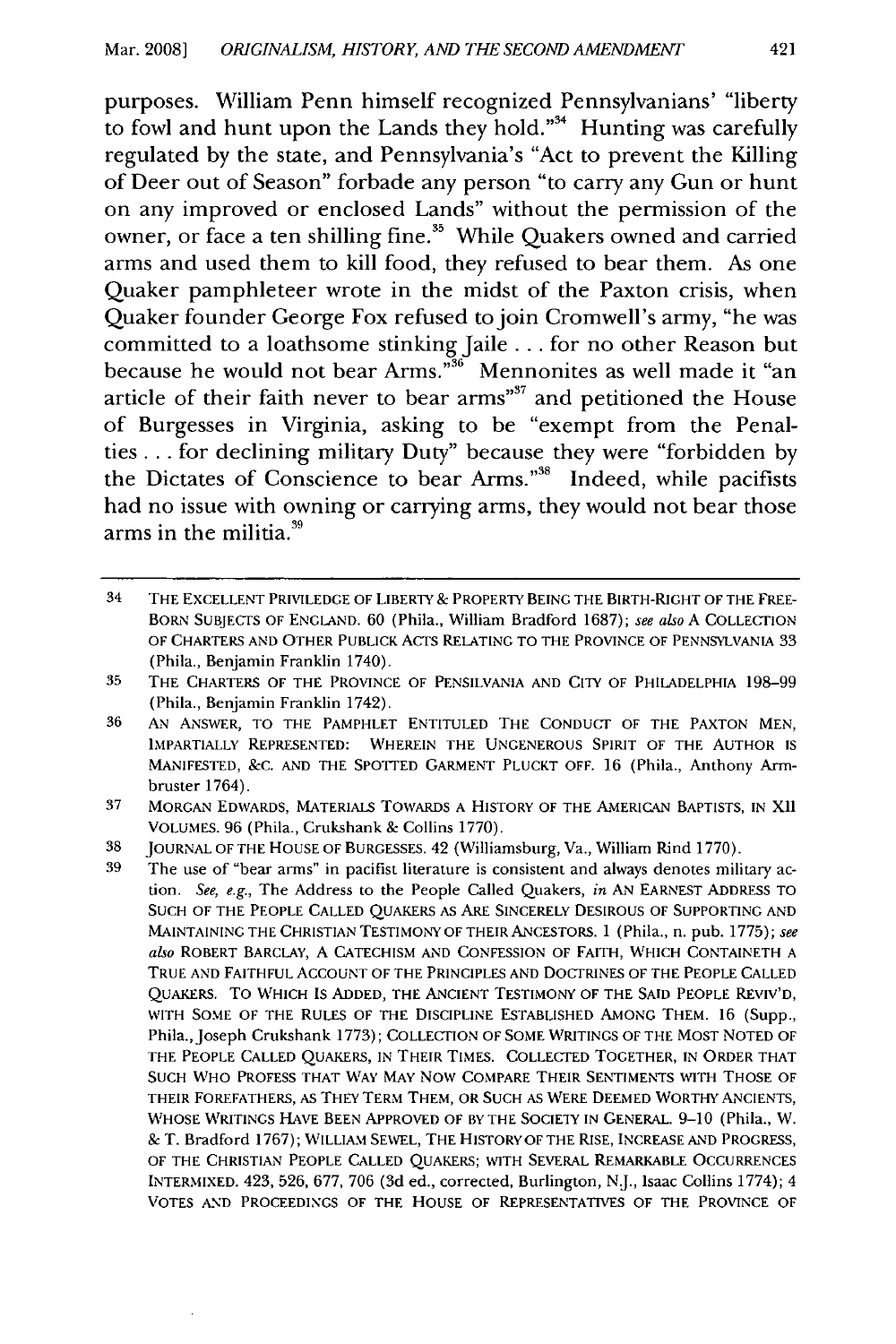While refusing to bear arms often came with a price, so did failure to comply with militia law. The Georgia Assembly levied a fine against "any person liable to appear and bear arms at musters" who failed to arrive "compleatly armed and furnished." $\theta$  It is obvious here that personal firearms were subject to regulation, and that bearing arms was a term reserved for militia action. While Georgians owned arms, and were expected to use them in their militia service, they could not be said to be "bearing arms" until they appeared at muster. Who could bear arms was also defined by legislation. Rhode Island demanded that men aged sixteen to fifty "bear Arms in the respective trained Bands whereto by Law they shall belong,"<sup>41</sup> while Connecticut required men of the same age to "bear Arms, and duly attend all Musters and Military Exercises."<sup>42</sup> Nearby New Hampshire legislated that men as old as sixty must "bear arms, and duly attend all musters." $43$ 

The onset of the American Revolution only solidified the military meaning of bearing arms that had been employed throughout the late colonial period. "A good Militia is the best Security against all Enemies," wrote one essayist, proudly championing the fact that "half a Million of Men fit to bear Arms" lived in the colonies.<sup>44</sup> As British regular troops quelled the rebellion in Boston, the *Connecticut Gazette* reported that "[i]n many towns almost every man able to bear arms, march'd, for their relief."<sup>45</sup> One commentator, wary of Britain's treatment of the colonies, argued that "[n]othing can more effec-

PENNSYLVANIA 355, 493, 537, 649 (Phila., Henry Miller 1774); JOHN WOOLMAN, THE WORKS OFJOHN WOOLMAN. IN Two PARTS. 88 (Phila.,Joseph Crukshank 1774).

<sup>40</sup> ACTS PASSED BY THE GENERAL ASSEMBLY OF GEORGIA 24 (Savannah, James Johnston 1773). New Jersey levied a four shilling per month tax on all "effective men **...** who shall refuse to enrol themselves and bear arms." EXTRACTS FROM THE JOURNAL OF PROCEEDINGS OF THE PROVINCIAL CONGRESS OF NEW-JERSEY, HELD AT TRENTON IN THE MONTHS OF MAY, JUNE, AND AUGUST, 1775. 30 (Burlington, N.J., Isaac Collins 1775).

<sup>41</sup> THE CHARTER, GRANTED BY HIS MAJESTY, KING CHARLES II. TO THE GOVERNOR AND COMPANY OF THE ENGLISH COLONY OF RHODE-ISLAND AND PROVIDENCE-PLANTATIONS, *IN* NEW-ENGLAND IN AMERICA. 179 (Newport, R.I., Samuel Hall 1767).

<sup>42</sup> ACTS AND LAWS OF HIS MAJESTY'S ENGLISH COLONY OF CONNECTICUT IN NEW-ENGLAND IN AMERICA 157 (New-London, Conn., Timothy Green 1750).

<sup>43</sup> ACTS AND LAWS OF HIS MAJESTY'S PROVINCE OF NEW-HAMPSHIRE IN NEW-ENGLAND. WITH SUNDRYACTS OF PARLIAMENT. 92 (Portsmouth, N.H., Daniel & Robert Fowle 1771).

<sup>44</sup> N.H. GAZETTE, & HIST. CHRON.,July 5, 1771, at 1-2. The May 16, 1772, issue of the *Providence Gazette* estimated the number of inhabitants in Rhode Island to be 34,000, and estimated that the colony had 9,000 men "able to bear Arms." PROVIDENCE GAZETTE; & COUNTRYJ., May 30, 1772, at 1. The July 22, 1774, issue of the *New-Hampshire Gazette* estimated that New England could raise 100,000 "effective Men able to bear Arms." N.H. GAZETTE, & HIST. CHRON., July 22, 1774, at 2.

<sup>45</sup> CONN. GAZETTE; & UNIVERSAL INTELLIGENCER, Sept. 9, 1774, at 3.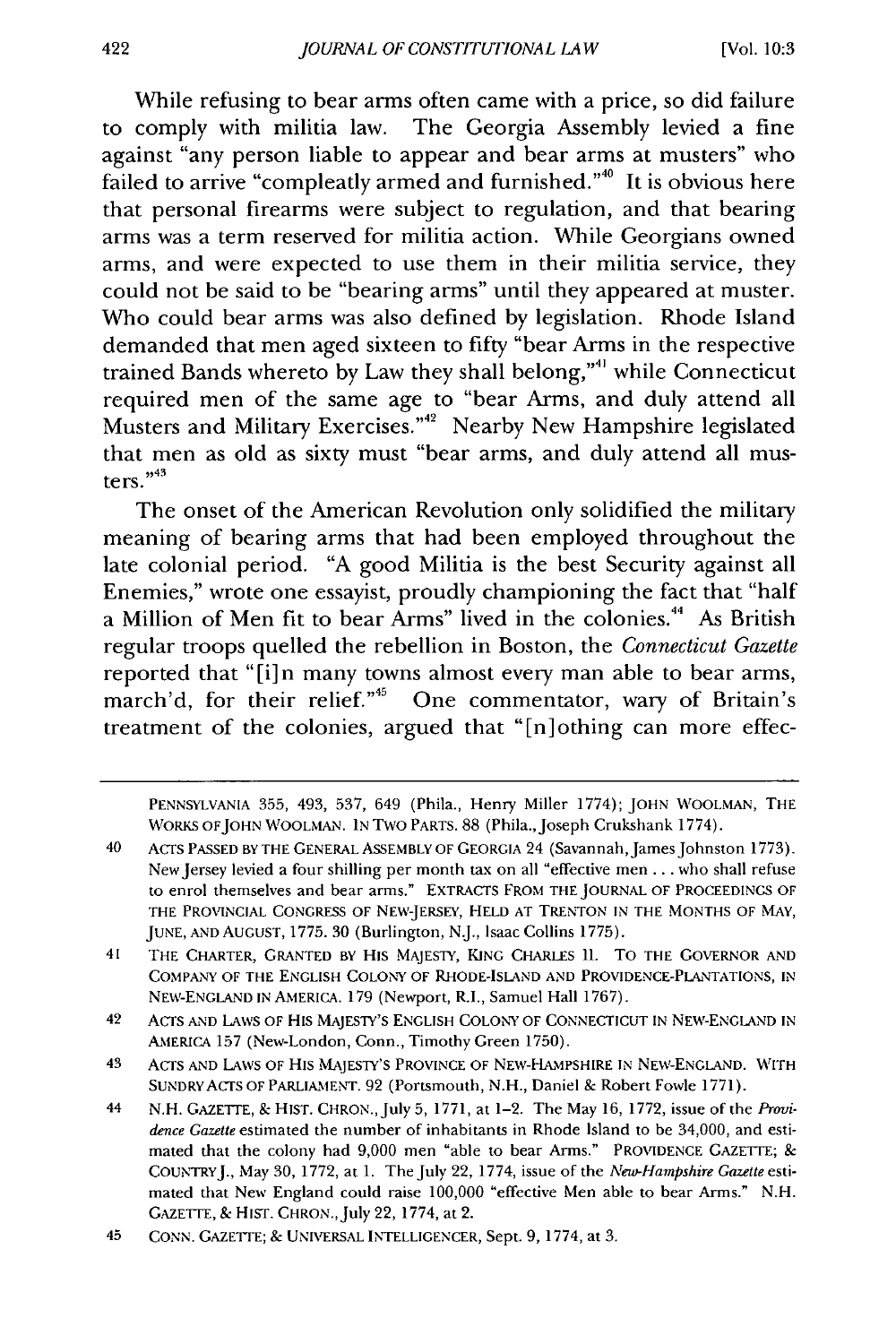tually shew the ignorance of the present ministry respecting the Americans, than their ideas of opposing them. There are no less than forty thousand men, able, skilful, and willing to bear arms, in the single province of South Carolina."<sup>46</sup> Confident in the sheer number of men ready for military service, another essayist gloated that

[b]y the common estimate of three millions of people in America, allowing one in five to bear arms, there will be found 600,000 fighting men, who would (a very few excepted) rather die gloriously in the field of battle, than give up the country to the disposal of the ministry. $^4$ 

Thomas Howard, the Earl of Effingham and a Captain in General Gage's forces destined for Boston, gained notoriety in the colonies when he informed George III on April 12, 1775, that he could not "bear arms against [his] fellow-subjects in America."<sup>48</sup> At least six colonial newspapers reprinted the letter, and it is impossible to believe that the colonists would have interpreted this as Howard's refusal to own or physically carry a gun.<sup>49</sup>

By mid-April 1775, armed conflict had already broken out at Lexington and Concord. Early the next month, the Continental Congress urged the colonies to help with military preparations against Britain, but assured those "who, from religious principles, cannot bear arms" that Congress intended "no violence to their consciences."<sup>50</sup> Reverend Robert Cooper, preaching to a crowd in Shippensburg, Pennsylvania, assured all of those "called to bear arms" that war against Britain was lawful and just.<sup>51</sup> Likewise, Virginia Baptists agreed "that it is lawful for christians ... [t]o bear arms in defence of

<sup>46</sup> N.Y.J.; OR, GEN. ADVERTISER, Jan. 19, 1775, at 3.

<sup>47</sup> PROVIDENCE GAZETTE; & COUNTRYJ., May 27, 1775, at 1.

<sup>48</sup> STORY& HUMPHREY'S PA. MERCURY, **&** UNIVERSAL ADVERTISER, June 23, 1775, at 3.

<sup>49</sup> Reprints of Howard's letter appeared chronologically in PA. GAZETTE, June 28, 1775, at 4; CONN. COURANT, & HARTFORD WKLY. INTELLIGENCER, July 3, 1775, at 2; MASS. SUN OR, AM. ORACLE OF LIBERTY, July 5, 1775, at 3; NEw-ENG, CHRON.; OR, ESSEX GAZETTE, July 6- 13, 1775, at 2; CONN. GAZETTE; & UNIVERSAL INTELLIGENCER, July 7, 1775, at 2; PROVIDENCE GAZETTE; & COUNTRYJ., July 8, 1775, at 2.

<sup>50</sup> JOURNAL OF THE PROCEEDINGS OF THE CONGRESS, HELD AT PHILADELPHIA, MAY 10, 1775, at 189 (Phila., William & Thomas Bradford 1775).

<sup>51</sup> ROBERT COOPER, COURAGE **IN** A GOOD CAUSE, OR THE LAWFUL **AND** COURAGEOUS **USE** OF THE SWORD. A SERMON, PREACHED NEAR SHIPPENSBURGH, IN CUMBERLAND COUNTY, ON THE 31ST OF AUGUST, 1775,-TO A LARGE AUDIENCE, IN WHICH WERE UNDER ARMS, SEVERAL COMPANIES OF COL. MONTGOMERY'S BATTALION; AND PUBLISHED AT THEIR REQUEST. 8 (Lancaster, Pa., Francis Bailey 1775).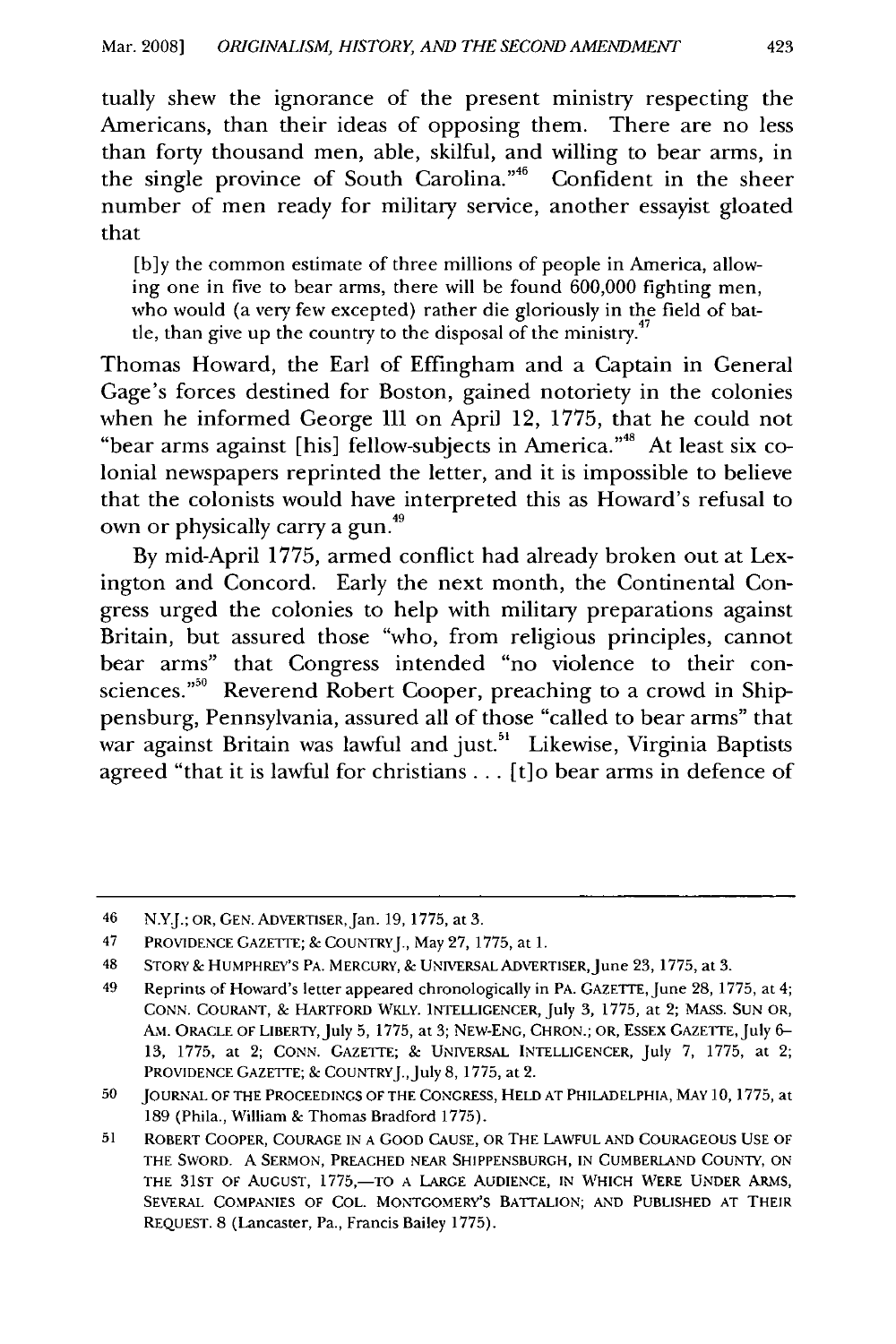their country, when unjustly invaded." $52$  But perhaps no event pushed Virginians to bear arms against Britain more than Governor Lord Dunmore's Proclamation of November **7, 1775,** establishing martial law in Virginia and inviting "all indented Servants, [and] Negroes... that are able and willing to bear Arms" to join the British **army.53** The New York and Pennsylvania papers reprinted Dunmore's words, and Americans knew he was not issuing an invitation for blacks to own guns, but rather to join the British in putting down the  $\frac{1}{2}$  colonial rebellion.<sup>54</sup>

The surviving print material from the Revolution reveals that the Americans colonists were not concerned about arming themselves for personal self-defense; they were preoccupied with mobilizing communities so that they could defend themselves. On July **18, 1775,** John Dickinson proposed to the Continental Congress that it be "earnestly recommended to such of the Inhabitants of these Colonies, as have not already entered into Associations for learning the military Exercise, that all who are capable of bearing arms, do immediately associate themselves."<sup>55</sup> British officials were likewise seeking out pockets of loyal supporters that they could arm for their own purposes. As John Hancock reported to George Washington, Lord Dartmouth had written from Whitehall to North Carolina governor, Josiah Martin, "recommending him to embody such of the men in

<sup>52</sup> DAVID THOMAS, THE VIRGINIAN BAPTIST: OR A VIEW AND DEFENCE OF THE CHRISTIAN RELIGION, AS IT IS PROFESSED BY THE BAPTISTS OF VIRGINIA. 20 (Baltimore, Enoch Story 1774).

**<sup>53</sup>** JOHN, EARL OF DUNMORE, PROCLAMATION OF Nov. 7, 1775, at 1 (Norfolk, Va., John H. Holt & Co. 1775).

<sup>54</sup> *Compare* PA. EVENING POST, Dec. 5, 1775, at 557 (reprinting proclamation), *with* PA. EVENING POST, Dec. 12, 1775, at 570 ("Since Lord Dunmore's proclamation made its appearance here, it is said he has recruited his **army,...** including his black regiment...."); PA. GAZETTE, Dec. 13, 1775, at 2 ("Since the troops under Col. Woodford's command began their march, Lord Dunmore issued a proclamation inviting the slaves of rebels, as he pleased to say, to repair to his standard."); ESSEXJ. & N.H. PACKET, Dec. 15, 1775, at 3 ("Governor Dunmore of Virginia, has issued a proclamation ... calling upon indented **servants, negroes,** &c. tojoin his **Majesty's troops for** the speedy reducing that colony to (what his Lordship is pleased to call) 'a *proper sense of it's* [sic] *duty.'");* N.Y. GAZETTE: & WKLY. MERCURY, Dec. 18, 1775, at 2 ("Lord Dunmore's cruel policy begins at length to be discovered by the blacks, who have lately deserted from him to a considerable number. When his Lordship first went down to Norfolk, he gave great encouragement to unwary Negroes, but, such was his baseness, some of them, it is confidently said, he sent to the West-Indies, where these unfortunate creatures were disposed of to defray his Lordship's expences **.... ").**

<sup>55</sup> John Dickinson, John Dickinson's Proposed Resolutions, July 18, 1775, *in* 1 LETTERS OF DELEGATES TO CONGRESS, 1774-1789, at 633, 633 (Wash., D.C., Library of Congress 1976- 2000).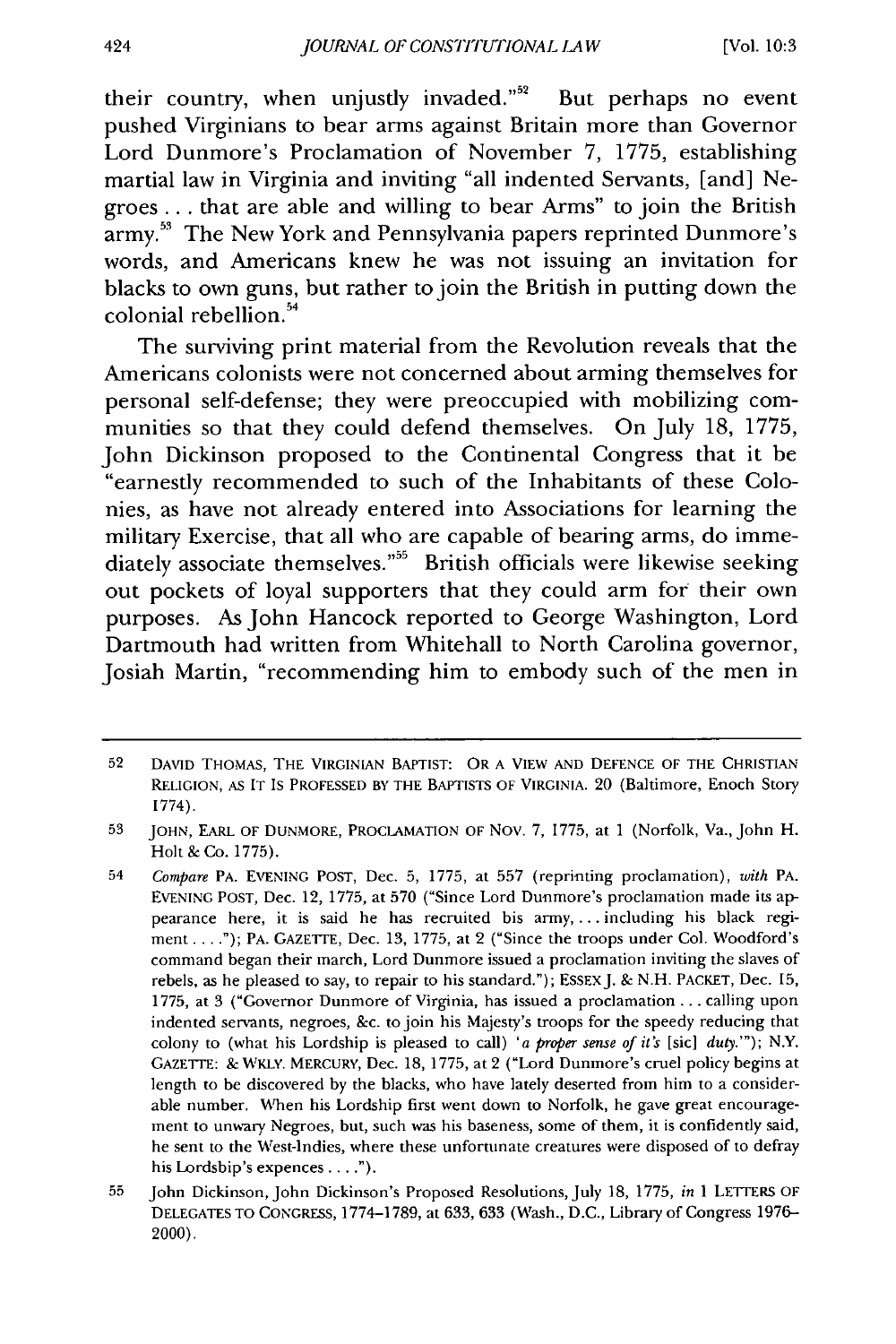four counties (which Gov. Martin had represented as favourable to the views of administration) as are able to bear arms."<sup>56</sup> The ability to bear arms had nothing to do with firearms proficiency and everything to do with meeting the legal requirements for participation in the militia. It is certain that neither Dickinson nor Dartmouth were requesting that the colonists rush out and buy guns for their personal defense. Rather the focus was on collecting and associating men in viable military units.

Given the daunting military task facing the American patriots in the wake of the Declaration of Independence, it is no surprise that every mention of bearing arms in the newspapers from 1777 to 1784 was made in that context. As states mustered militias and the Continental Army managed to survive year after year, "bearing arms" was certainly understood as being exclusively military in nature. "It is said that the General Assembly of this State have enrolled in the Militia List every Person, able to bear Arms, from 16 to 60," reported the *Norwich Packet.57* New Hampshire's militia law stipulated that upon the sounding of the alarm, "all the trained Soldiers, and others capable to bear Arms... shall forthwith appear compleat with their Arms & Ammunition, at the usualPlace [sic] of Rendezvous."<sup>58</sup> In Rhode Island, the General Assembly passed a resolution to assemble together "all male Persons subject by Law to bear Arms, whether of the Militia, Alarm List or Independent Companies."<sup>59</sup>

The push to persuade more men into military service prompted pacifists throughout the colonies to once again assert their right not to bear arms. As one observer lamented, "small parties of unthinking Men are forcing others to enrol [in the militia] who are principled ag[ainst] bearing Arms."<sup>60</sup> The Sandemanians in New England announced that they had "no inclination to bear arms or become sol-

<sup>56</sup> Letter from John Hancock to George Washington (July 24, 1775), *in* 1 LETTERS OF DELEGATES TO CONGRESS, *supra* note 55, at 662, 663.

<sup>57</sup> NORWICH PACKET & CONN., MASS., N.H., & R.I. WKLY. ADVERTISER,Jan. 20, 1777, at 3.

<sup>58</sup> An Act for Forming and Regulating the Militia Within the State of New-Hampshire in New-England, and for Repealing all the Laws Heretofore Made for that Purpose, *in* ACTS AND LAWS OF THE COLONY OF NEW-HAMPSHIRE 27, 34 (Exeter, N.H., n. pub. 1776).

**<sup>59</sup> STATE** OF RHODE-ISLAND **AND** PROVIDENCE PLANTATIONS. **IN** GENERAL ASSEMBLY. DECEMBER SESSION, A.D. 1776., at 1 (Providence, R.I., Carter 1776).

<sup>60</sup> Letter from Thomas Johnson,Jr., to Samuel Purviance, Jr., (Jan. 23, 1775), *in* 1 LETTERS OF DELEGATES TO CONGRESS, *supra* note **55,** at 298, 300. Johnson was upset that a local Maryland Committee of Observation was collecting contributions for arms and ammunition, and publicly accusing those who would not contribute of being Tories. *See id.* at 300 n.2.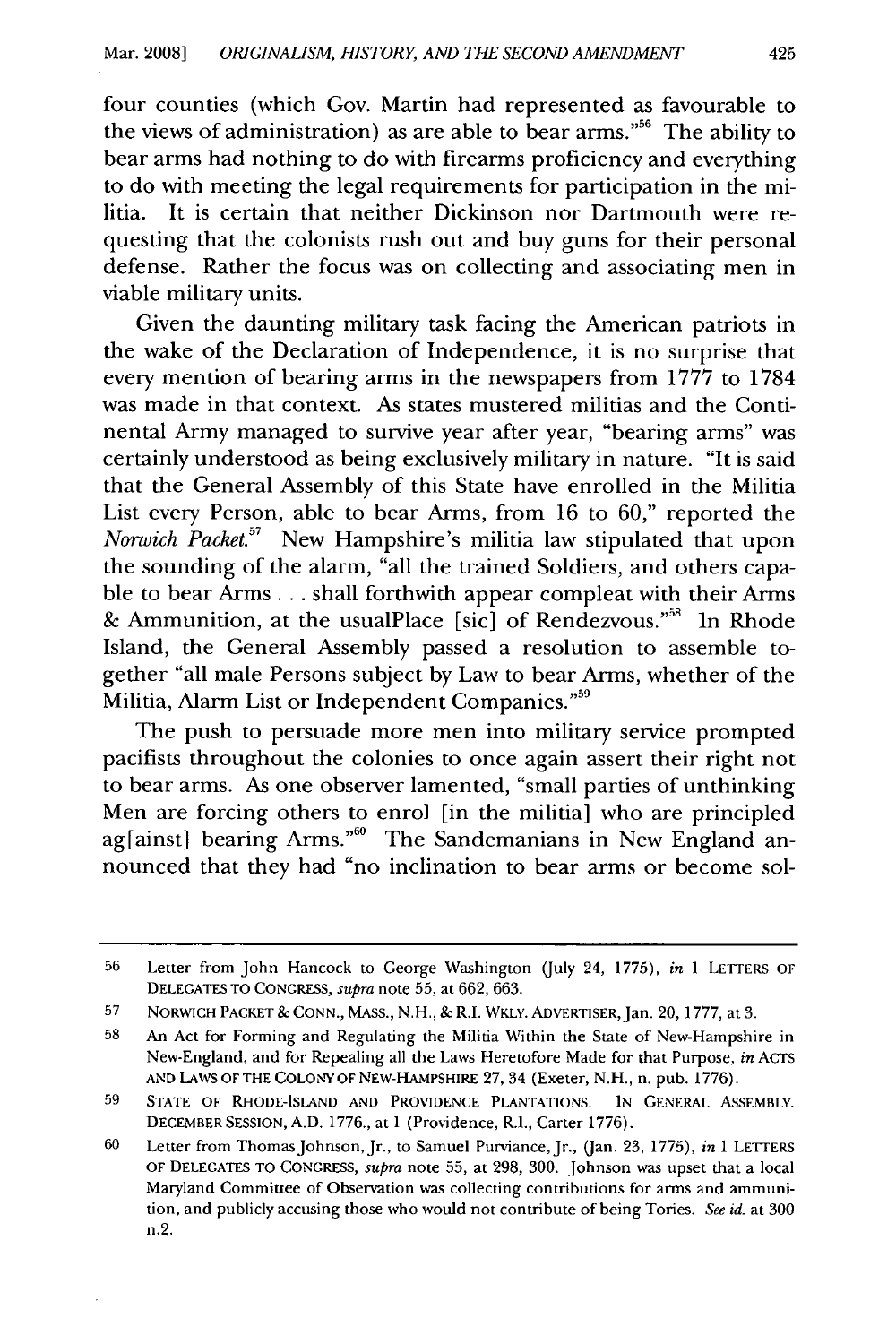diers."<sup>61</sup> In New York, many were dismayed that the Shakers believed that it was "contrary to the gospel to bear arms **...** [and] that it is a great error to have any thing to do with war and fighting."<sup>62</sup> Quakers in Pennsylvania sought protection of their liberty of conscience, and were rightfully worried about the test acts and oaths of office instituted under the new state constitution.<sup>63</sup> Supporters of the new frame of government denied that these oaths violated the Quakers' rights, arguing that they contained "no obligation to bear arms and fight."<sup>64</sup> The obligation was, of course, to the militia. Thomas Paine insisted that the American cause was pure, as they were defending themselves from an unprovoked attack, and begged the Quakers not

62 VALENTINE RATHBUN, AN ACCOUNT OF THE MATTER, FORM, AND MANNER OF A NEW AND STRANGE RELIGION, TAUGHT AND PROPAGATED BY A NUMBER OF EUROPEANS, LIVING IN A PLACE CALLED NISQUEUNIA, IN THE STATE OF NEW-YORK. 8 (Providence, R.I., Bennett Wheeler 1781). In the second edition, Rathbun added a dialogue between George III and his ministers, in which they revealed their nefarious plot to let the "Shaking Quakers *...* cut the sinews of [the] rebellion, as the numerous converts will refuse to bear arms against the forces sent to subdue the Americans." VALENTINE RATHBUN, A BRIEF ACCOUNT OF A RELIGIOUS SCHEME, TAUGHT AND PROPAGATED BY A NUMBER OF EUROPEANS, WHO LATELY LIVED IN A PLACE CALLED NISQUEUNIA, IN THE STATE OF NEW-YORK, BUT NOW RESIDING IN HARVARD, COMMONWEALTH OF MASSACHUSETTS, COMMONLY CALLED, SHAKING QUAKERS. 34 (Worcester, Mass., n. pub. 1782).

- 63 The militarization of Pennsylvania had been an ongoing concern for the Quakers. In October **1775** they sent an address to the Assembly, reminding the members that "we, as a religious Society, have declared to the World that we could not for Conscience Sake bear Arms, nor be concerned in warlike Preparations, either by personal Service or by paying any Fines, Penalties or Assessments, imposed in Consideration of our Exemption from such Services." 6 VOTES **AND** PROCEEDINGS OF THE HOUSE OF REPRESENTATIVES OF THE PROVINCE OF PENNSYLVANIA. BEGINNING THE FOURTEENTH **DAY** OF OCTOBER, 1767., at 634 (Phila., Henry Miller 1777). Bearing arms in a militia was also a concern for the Moravians of Pennsylvania, and Bishop Nathaniel Seidel asked Benjamin Franklin to be their advocate in Congress so that they would not have to violate their pacifism. Franklin counseled Seidel that it would "operate in the Minds of People very greatly in your Favour" if the Moravians declared that although they could not "in conscience compell<sup>-</sup> their young Men to learn the use of Arms," they would not "restrain such as are so disposed." Letter from Benjamin Franklin to Nathaniel Seidel (June 2, 1775), in 1 LETTERS OF DELEGATES TO CONGRESS, *supra* note 55, at 433, 433-34.
- 64 PA. PACKET OR GEN. ADVERTISER, June 17, 1778, at 1. The 1790 Pennsylvania Constitution contained a clause stating: "The freemen of this commonwealth shall be armed and disciplined for its defence. Those, who conscientiously scruple to bear arms, shall not be compelled to do so; but shall pay an equivalent for personal service." ACTS OF THE GENERAL ASSEMBLY OF THE COMMONWEALTH OF PENNSYLVANIA, PASSED AT A SESSION, WHICH WAS BEGUN AND HELD AT THE CITY OF PHILADELPHIA ON TUESDAY, THE SEVENTH DAY OF DECEMBER, IN THE YEAR **ONE** THOUSAND SEVEN HUNDRED AND NINETY, AND OF THE INDEPENDENCE OF THE UNITED STATES OF AMERICA, THE FIFTEENTH., at xxxii, § II (Phila., Hall & Sellers 1791).

426

<sup>61</sup> PA. EVENING **POST,** Jan. 27, 1778, at 41. So-called because of their founder, Robert Sandeman, the Sandemanians were affiliated with the Glasites of Scotland, formed by Sandeman's father-in-law, John Glas.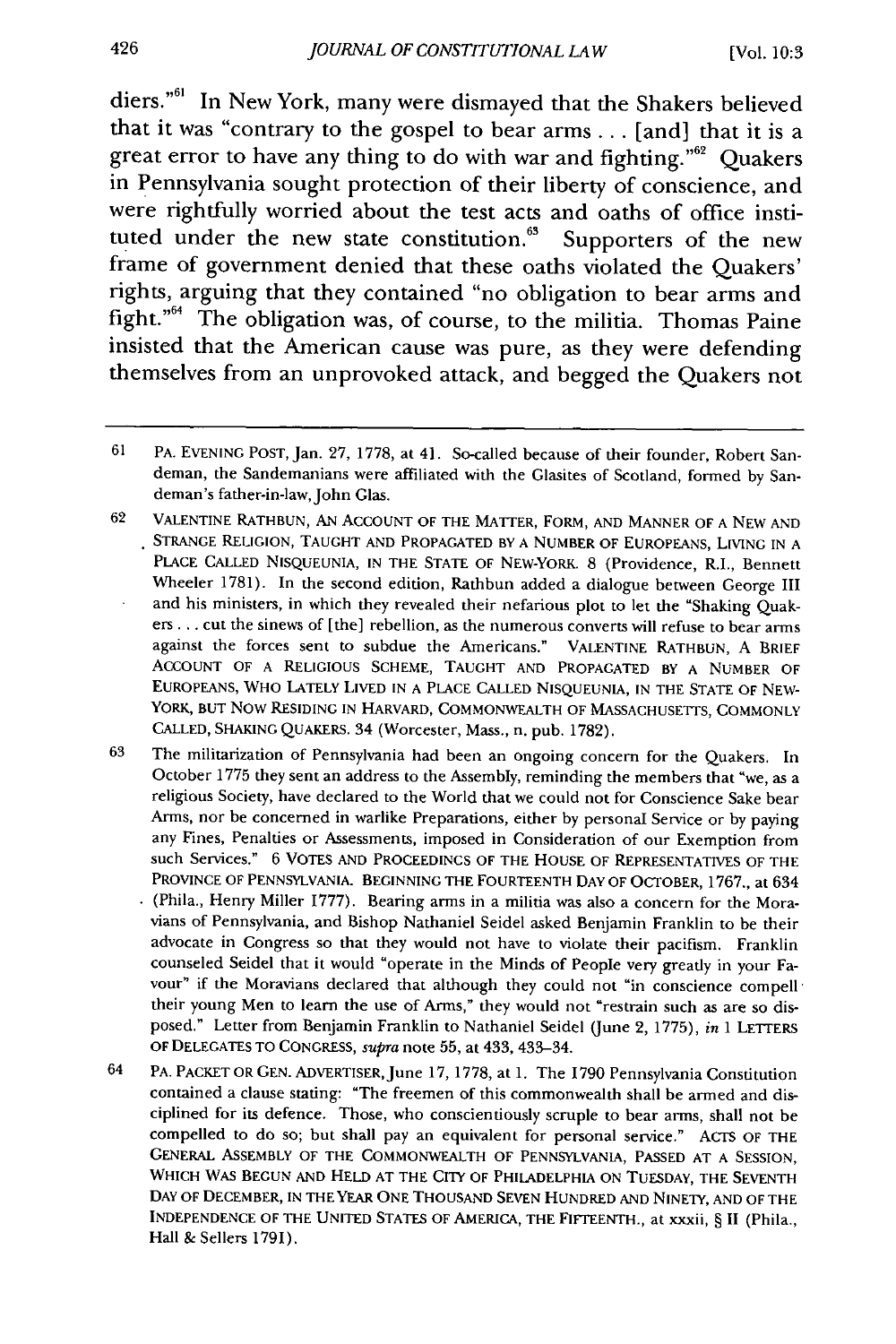to use their pacifism to fuel political partisanship. **"If** the bearing arms be sinful," he told them,

the first going to war [i.e., Britain] must be more so, by all the difference between wilful attack and unavoidable defence. Wherefore, if ye really preach from conscience, and mean not to make a political hobby-horse of your religion, convince the world thereof by proclaiming your doctrine to our enemies, *for they likewise bear* ARMS.<sup>65</sup>

Many states were willing to grant pacifists an exemption from physical service, but they also felt that these men should fulfill their civic duty in other ways. One essayist proposed "a tax of twodollars **...** on every man able to bear arms, and not actually in the Continental army.<sup> $66$ </sup> Paying fines was the most common way for pacifists to contribute to the war effort. The Maryland Assembly rejected a petition from pacifist sects to get exempted from such fines, arguing

that every indulgence, consistent with the defence and security of the state, should be given to religious people, but that to release persons able to bear arms from military duty tends to weaken the defence of the state, and that such exemptions ought not to be granted till the war is ended.

Those who signed New Jersey's military association agreed that doing so was "consistent with [their] religious principles," and the Committee of Safety recommended that "at this time of public danger," religious objectors should "bear an equal proportion of the public expences, as an equivalent for an exemption from bearing arms."<sup>68</sup>

**<sup>65</sup>** THOMAS PAINE, COMMON SENSE; ADDRESSED TO THE INHABITANTS OF AMERICA app. at 140-41 (2d ed., Phila., R. Bell 1776). In a later article written to sway men to the Whig cause, Paine included the minutes of a meeting of the Pennsylvania Council of Safety in which the members agreed that they knew of "no instance in which the Quakers have been compelled to bear arms" THOMAS PAINE, THE AMERICAN CRISIS. 55 (London, Fishkill 1777).

<sup>66</sup> INDEP. LEDGER, **&** AM. ADVERTISER, May **15,** 1780, at 1. The movement to tax pacifists, or make them contribute to the common defense, found support with the Continental Congress, such that in 1775 it had encouraged pacifists "to contribute liberally, in this time of universal calamity, to the relief of their distressed brethren in the several colonies, and to do all other services to their oppressed country, which they can consistently with their religious principles." JOURNAL OF THE PROCEEDINGS OF THE CONGRESS, HELD AT PHILADELPHIA, MAY 10, 1775, at 194 (Phila., William & Thomas Bradford 1775); 2 JOURNALS OF THE CONTINENTAL CONGRESS 1774-1789, at 189 (Worthington Chauncey Ford ed., 1905).

<sup>67</sup> VOTES AND PROCEEDINGS OF THE HOUSE OF DELEGATES OF THE STATE OF MARYLAND. NOVEMBER SESSION, 1781., at 56 (Annapolis, Md., Green 1782).

<sup>68</sup> JOURNAL OF THE VOTES AND PROCEEDINGS, AS WELL OF THE COMMITTEE OF SAFETY, AT A SITTING IN JANUARY, 1776, AS THE PROVINCIAL CONGRESS OF NEW-JERSEY, AT A SITTING AT NEw-BRUNSWICK, BEGAN JANUARY 31, AND CONTINUED TO THE SECOND DAY OF MARCH FOLLOWING. 98-99 (N.Y., John Anderson 1776). Under decree of the Provincial Congress, pacifists between sixteen and fifty years of age had to pay four shilling per month,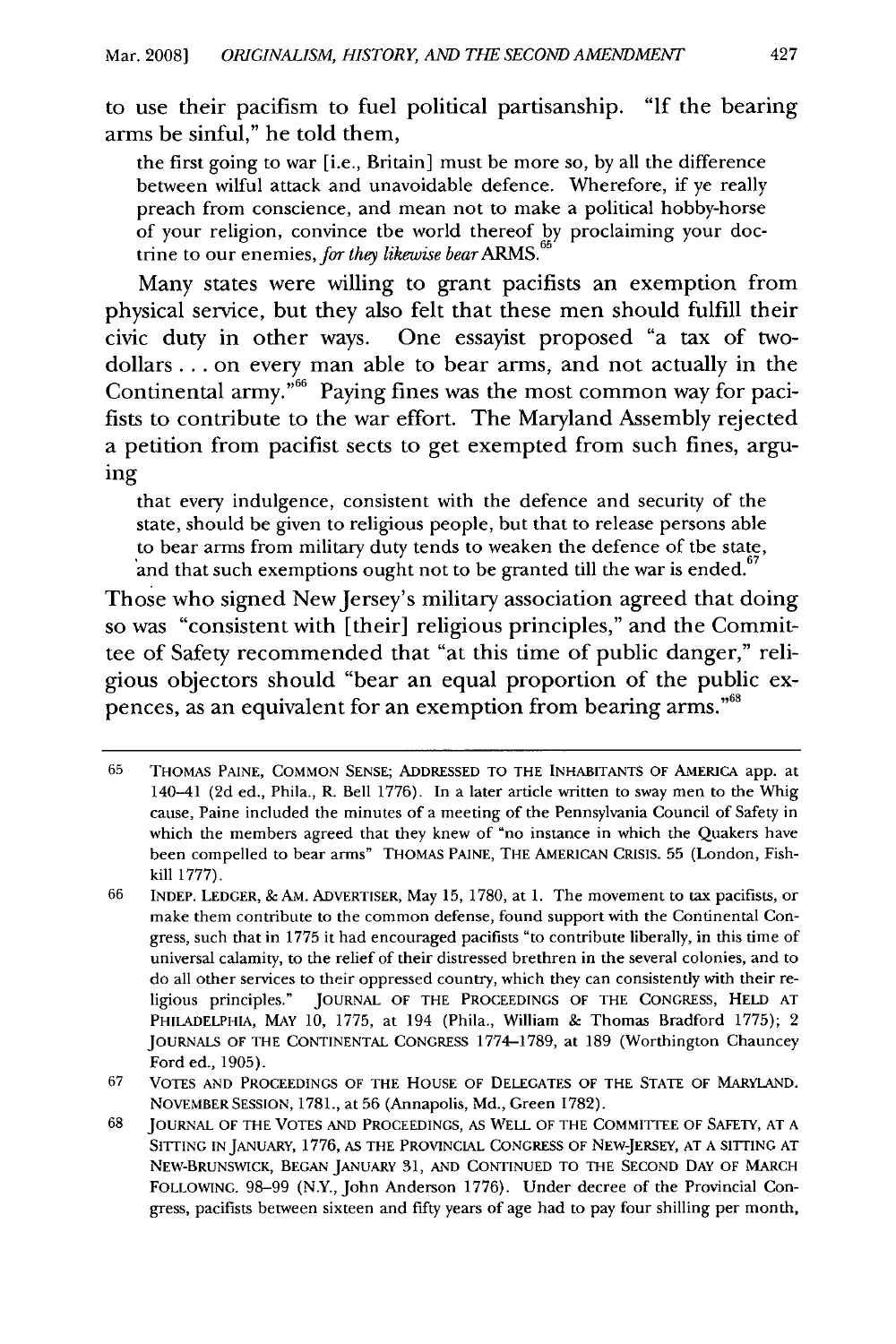Bearing arms for the state was an obligation for every man who enjoyed the protections of the state. This duty, or liability, has been effectively ignored by much of the modern scholarship on the right to bear arms. And yet, it is crucial to understanding bearing arms in the early years of United States nationhood. When the British declared any persons taken "not in arms, but peaceably in their own houses" to be "prisoners of war on parole," South Carolina's Governor, John Rutledge, proclaimed that all men were still "liable to bear arms in defence of the State"<sup>69</sup> The next year, desperate for men to fight against the ongoing British invasion of the Carolinas, Rutledge ordered that "no person able to bear arms, and now in town, quit or absent himself."<sup>70</sup> North Carolina's Assembly ordered "all persons who can be armed, and are able to bear arms, to assemble themselves who can be armed, and are able to bear arms, to<br>under Major-General Caswell to form an army."<sup>71</sup>

American victory at Yorktown in 1781 brought the beginning of the end of the American Revolution, and writers celebrated the country's military prowess in the pages of newspapers and pamphlets. One author, commemorating the soldiers' deaths "earn'd by virtue," recalled that at Saratoga "[e]very male able to bear arms went forth to the battle [while] the women and children were paraded along the main street."<sup>72</sup> Another article, celebrating South Carolina patriot Colonel Isaac Hayne, related that when the British arrested Hayne he unequivocally stated, "I never will bear arms against my country. My new masters can require no service of me but what is enjoined by the

or face the sale of their personal property to pay their pubic debt. AN ORDINANCE FOR REGULATING THE MILITIA OF NEW JERSEY, PASSED AT A SITTING OF THE PROVINCIAL CONGRESS, HELD AT TRENTON IN THE MONTH OF OCTOBER, 1775, TO WHICH IS ANNEXED THE CONTINENTAL ARTICLES OF WAR. 10 (Burlington, N.J., Isaac Collins 1776).

<sup>69</sup> PA. PACKET OR GEN. ADVERTISER, July 6, 1779, at 2. In 1776, South Carolina's Provincial Congress had resolved that

every person liable to bear arms, shall appear completely armed, once in every fortnight, on the day and at the place appointed by his Captain for the exercising his company; the privates under a penalty not exceeding three pounds current money, and the officers under the penalty of twenty-five pounds, for every default."

EXTRACTS FROM THEJOURNALS OF THE PROVINCIAL CONGRESS OF SOUTH-CAROLINA. HELD AT CHARLES-TOWN, FEBRUARY 1ST, 1776., at 121 (Charles-Town, S.C., Peter Timothy 1776).

<sup>70</sup> MASS. SUN OR, AM. ORACLE OF LIBERTY, May 4, 1780, at 1. Clinton had issued his own proclamation as well, which, according to the July 26, 1780, issue of the *New-Jersey Gazette,* discharged "from their paroles all who had taken them, and requir[ed] their immediate attendance to swear allegiance and bear arms in favour" of the King. NJ. GAZETTE, July 26, 1780, at 2.

<sup>71</sup> CONN. COURANT & WKLY. INTELLIGENCER, Mar. 27, 1781, at 2.

**<sup>72</sup>** CONTINENTALJ. & WKLY. ADVERTISER, Apr. 11, 1782, at 2.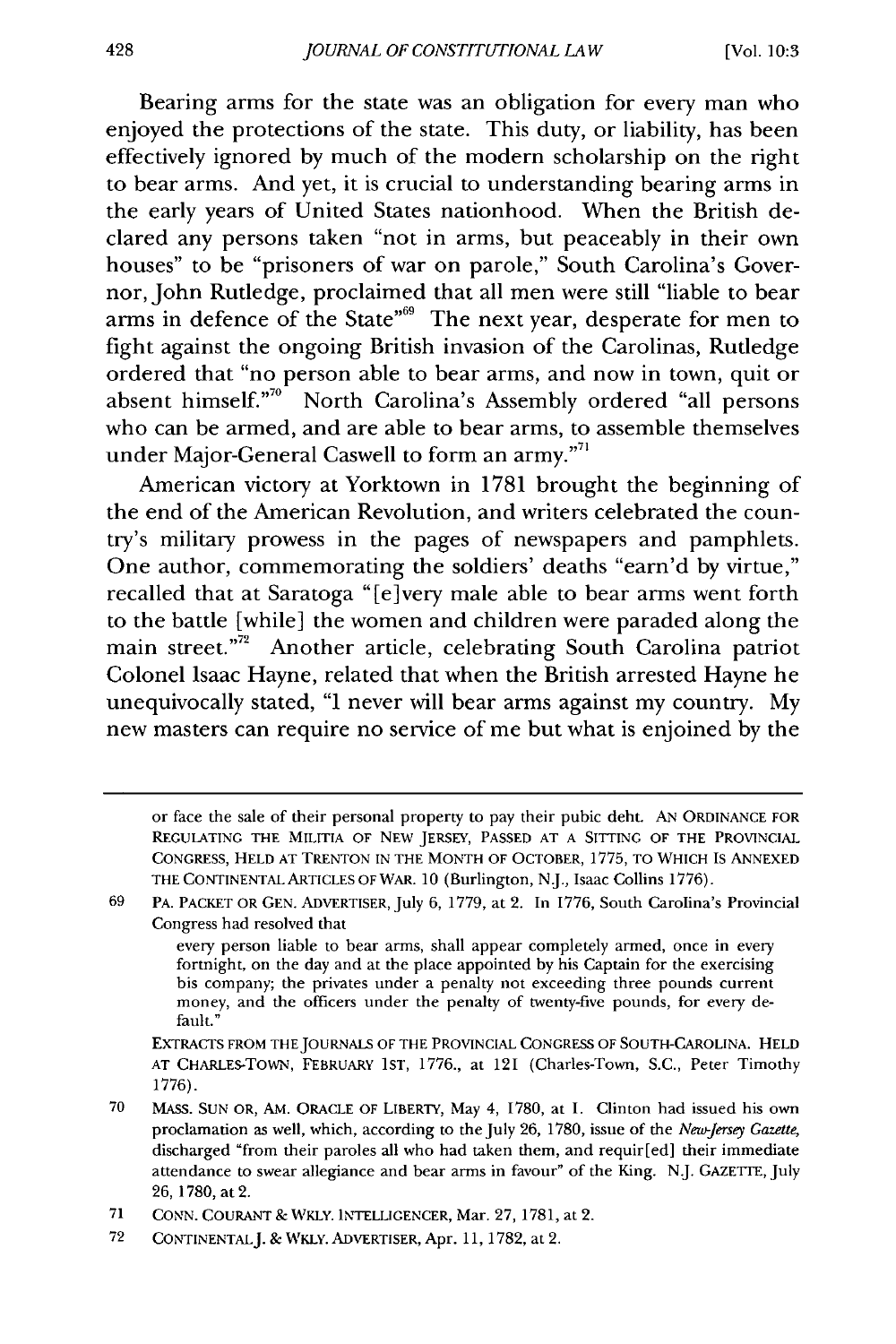old militia-law **...** which substitutes a fine in lieu of personal service. That I will pay as the price of my protection. **'73** *Andrews History of the Late War with America* noted that "almost all men.., that were able to bear arms, made it their business to acquire the use of them by constant practice and exercise."<sup>74</sup> Once again, writers celebrated the Earl of Effingham for refusing to "bear arms against [his] fellow subjects in America."<sup>75</sup>

The role of arms in the new republic came under serious scrutiny with the uprising of veterans of the Revolution in Western Massachusetts. When Daniel Shays and his band of rebels stormed the Northampton Courthouse and eventually the Springfield Armory in early 1787, it brought discussion of the right to bear arms to the fore. One author estimated that the Shaysites would not be able to "muster in all their united force **...** more than 2000 men, if they all turned out, who would bear arms."<sup>76</sup> The author also argued that "[p]rovided there was a force against them, their numbers would be less."<sup>77</sup> Indeed, it was by mustering a private militia that leaders in Boston were able to suppress Shays's Rebellion. In the aftermath of the violence, the General Court passed "[a] n act for the more speedy and effectual suppression of tumults and insurrections," which plainly stated in the first sentence that "the people have a right to bear arms for the common defence"<sup>78</sup> As such, all "virtuous citizens" needed to "hold themselves in readiness" and be prepared to ensure the "safety of the state"<sup>79</sup> In the new republic, as during the Revolution, recognizing and fulfilling one's duty of militia service was an essential element of citizenship.

The violence of Shays' Rebellion helped solidify the criticism of the Articles of Confederation that led to the Constitution of 1787, with its federalist focus on maintaining good order, or domestic tranquility. In *The Federalist,* Alexander Hamilton, James Madison, and John Jay effectively assuaged fears that the new government would be in essence a police state. "The highest number to which **...** a stand-

<sup>73</sup> INDEP. GAZETTEER; OR, CHRON. OF FREEDOM, Feb. **11,** 1786, at 2.

<sup>74</sup> COLUMBIAN HERALD, OR INDEP. COURIER OF N. AM., Mar. 6, 1786, at 2.

<sup>75</sup> WILLIAM GORDON, 1 THE HISTORY OF THE RISE, PROGRESS, AND ESTABLISHMENT, OF THE INDEPENDENCE OF THE UNITED STATES OF AMERICA; INCLUDING AN ACCOUNT OF THE LATE WAR; AND OF THE THIRTEEN COLONIES, FROM THEIR ORIGIN TO THAT PERIOD. 335 (N.Y., Hodge, Allen & Campbell 1789).

<sup>76</sup> INDEP.J.: OR, GEN. ADVERTISER, Dec. 23, 1786, at 2.

<sup>77</sup> *Id.*

<sup>78</sup> AM. RECORDER, **&** CHARLESTOWN ADVERTISER, Mar. 30, **1787,** at **1.**

<sup>79</sup> *Id.*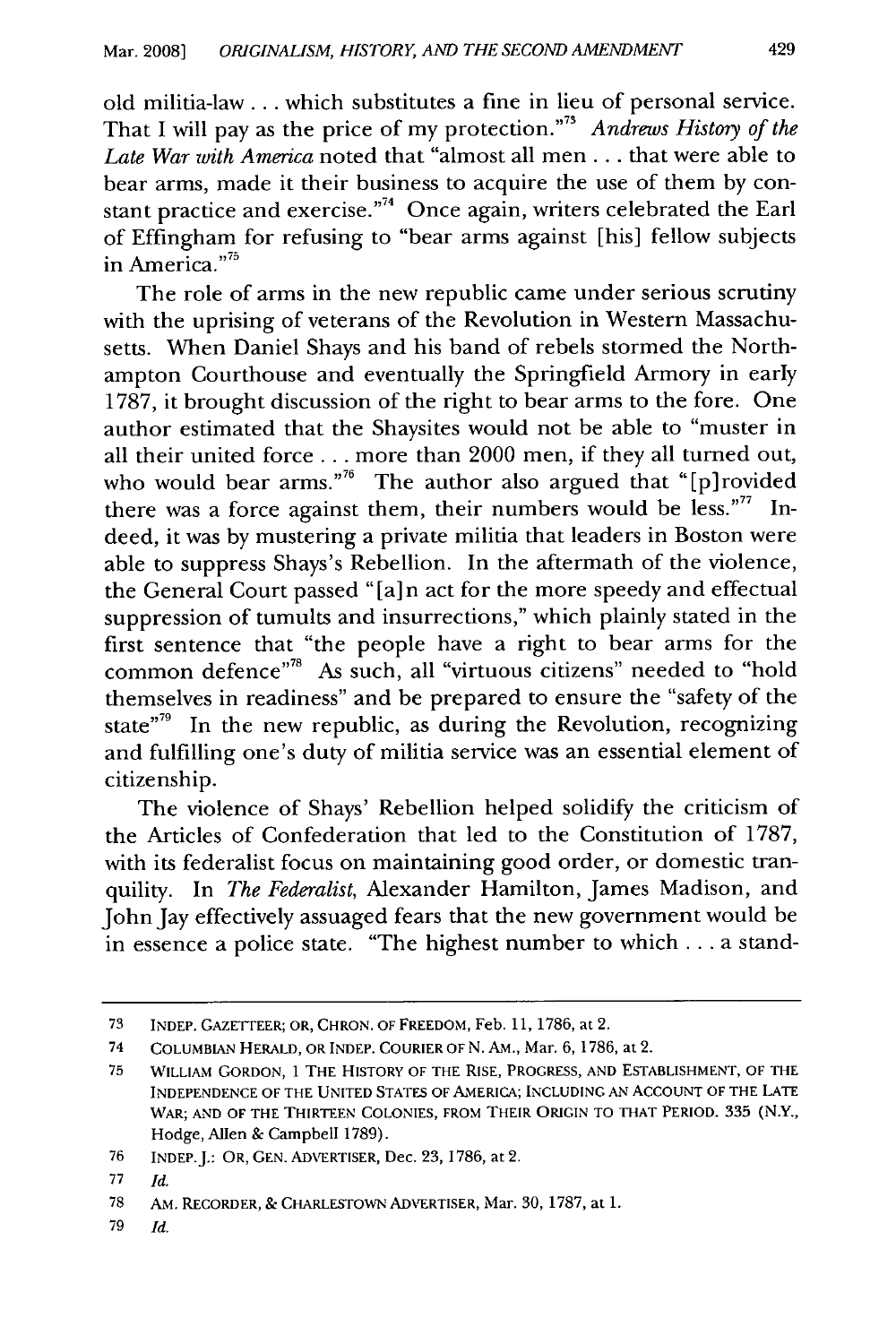ing army can be carried in any country, does not exceed one hundredth part of the whole number of souls; or one twenty-fifth part of the number able to bear arms," Madison argued in the forty-sixth installment.<sup>80</sup> Since such an army "would be opposed [by] a militia amounting to near half a million of citizens with arms in their hands," Madison asserted that "[i]t may well be doubted whether a militia thus circumstanced could ever be conquered by such a proportion of regular troops."<sup>81</sup> Madison employed the phrase "bear arms" in exactly the same way his contemporaries did, and it goes without saying that we should assign extra weight to his words.

The attempt to ratify the new Constitution revealed and revived a host of worries that had manifested themselves during the Revolution, among which was the duty to bear arms in the federal militia. One Federalist, calling himself "Plain Truth," tried to calm fears that conscientious objectors would be compelled to duty by arguing that while Congress could call forth the militia, only the states could raise a militia. Because "men conscientiously scrupulous by sect or profession are not forced to bear arms in any of the states," there was nothing to worry about.<sup>82</sup> Another author scoffed at the idea of forcing pacifists into military service: "There is not the least danger of the federal government compelling persons of a scrupulous conscience to bear arms, as the United States would be poorly defended by such."<sup>83</sup> In Rhode Island, where the Constitution was not ratified until 1790, a Federalist assured his opponents that "although the President of the United States is a man of defensive principles," he would never "suffer any man to be dragged into the field of battle who was fully convinced that it was not right for him to bear arms."<sup>84</sup> In true Anti-Federalist fashion, pacifists wanted a specific exemption. "[T]here is room to fear," wrote one critic of the new frame of government, "that a majority of those who composed the Convention were deists, or men of little or no religious principles-as they have made no provision for those who refuse to bear arms; especially the Society of Friends."<sup>85</sup> Non-pacifists also worried that Congress would

**<sup>80</sup>** 2 THE FEDERALIST: A COLLECTION OF ESSAYS, WRITTEN **IN** FAVOUR OF THE NEW CONSTITUTION, As AGREED UPON BY THE FEDERAL CONVENTION, SEPTEMBER 17, 1787, at **90** (N.Y., J. & A. McLean 1788).

<sup>81</sup> *Id.*

<sup>82</sup> N.Y.J., & DAILY PATRIOTIC REG., Nov. 21, **1787,** at 2.

<sup>83</sup> FED. GAZETTE, & PHILA. EVENING POST, Nov. 18, 1788, at 2.

<sup>84</sup> NEWPORT HERALD, Feb. 25, 1790, at 3.

<sup>85</sup> U.S. CHRON.: POL., COM., & HIST. (Providence, R.I.), Mar. 27, 1788, at 4. When the *Histoy of the Life and Character of Benjamin Franklin* was printed in the December 7, 1790, issue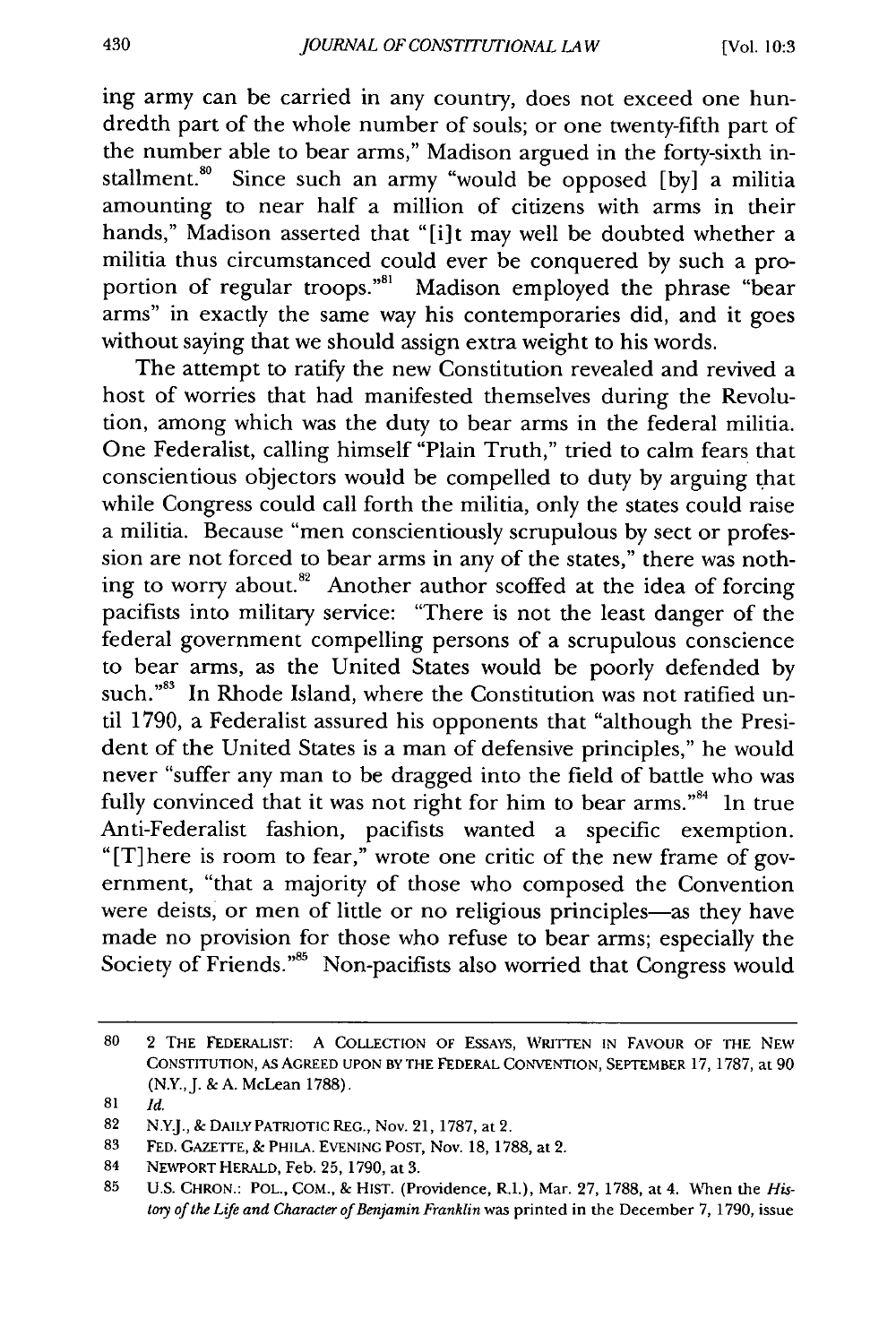have too much control over the militia. The men in Maryland's ratification convention fretted that "all other provisions in favour of the rights of man, would be vain and nugatory, if the power of subjecting all men able to bear arms to martial law at any moment, should remain vested in Congress."<sup>86</sup> A moral tale titled "The Soldier by Compulsion" graced the pages of the *New York Weekly Museum.87* The protagonist, William Bensley, cannot pay his debts, is considered a vagabond, and is forced into the army.<sup>88</sup> Bensley "could not endure the thoughts of being forced to bear arms," but is compelled under the circumstances to endure life as a soldier.<sup>89</sup> In Anti-Federalist New York, the moral was not lost.

During the ratification debates, Americans openly discussed the role that bearing arms would play in the new nation. Given the importance of the militia in the Revolution, it should come as no surprise that many commentators and ratifiers wanted to ensure the longevity of that institution. The Virginia convention asked that a lengthy Bill of Rights be added to the Constitution that included the following provision: "That the people have a right to keep and bear arms; that a well-regulated militia, composed of the body of the people trained to arms, is the proper, natural, and safe defence of a free state."<sup>90</sup> That the Virginia delegates differentiated bearing arms from being "trained to arms" is significant. Another proposed clause for the Bill of Rights sought an exemption for "any person religiously scrupulous of bearing arms," provided that that person make "payment of an equivalent to employ another to bear arms in his stead."<sup>91</sup> One could be trained to use a firearm, and one could own a firearm, but one could not be forced to serve in a militia (i.e., "bear arms") if he conscientiously objected. However, if he was to forego physical

of the *Federal Gazette,* readers were reminded that, "In Pennsylvania, the prevalence of the quaker interest prevented the adoption of any system of defence, which would compel the citizens to bear arms." **FED. GAZETTE** & PHILA. DAILY ADVERTISER, Dec. **7,** 1790, at 2.

<sup>86</sup> PA. PACKET, & DAILY ADVERTISER, May 8, 1788, at 2; 2 THE DEBATES **IN** THE SEVERAL STATE CONVENTIONS, ON THE ADOPTION OF THE FEDERAL CONSTITUTION, AS RECOMMENDED BY THE GENERAL CONVENTIONS **AT** PHILADELPHIA, **IN** 1787. TOGETHER WITH THEJOURNAL OF THE FEDERAL CONVENTION, LUTHER MARTIN'S LETTER, YATES'S MINUTES, CONGRESSIONAL OPINIONS, VIRGINIA AND KENTUCKY RESOLUTIONS OF '98-'99, **AND** OTHER ILLUSTRATIONS OF THE **CONSTITUTION 552** (Jonathan Elliot ed., **2d** ed., Phila., **J.B.** Lippincott **&** Co. 1836) [hereafter ELLIOT'S **DEBATES].**

<sup>87</sup> N.Y. WKLY. MUSEUM, Oct. 18, 1788, at 1.

**<sup>88</sup>** *Id.*

**<sup>89</sup>** *Id.*

<sup>90 3</sup> ELLIOT'S DEBATES, *supra* note 86, at 659. The North Carolina Convention used the same language. *See 4 id.* at 244.

<sup>91 3</sup> id. at 659.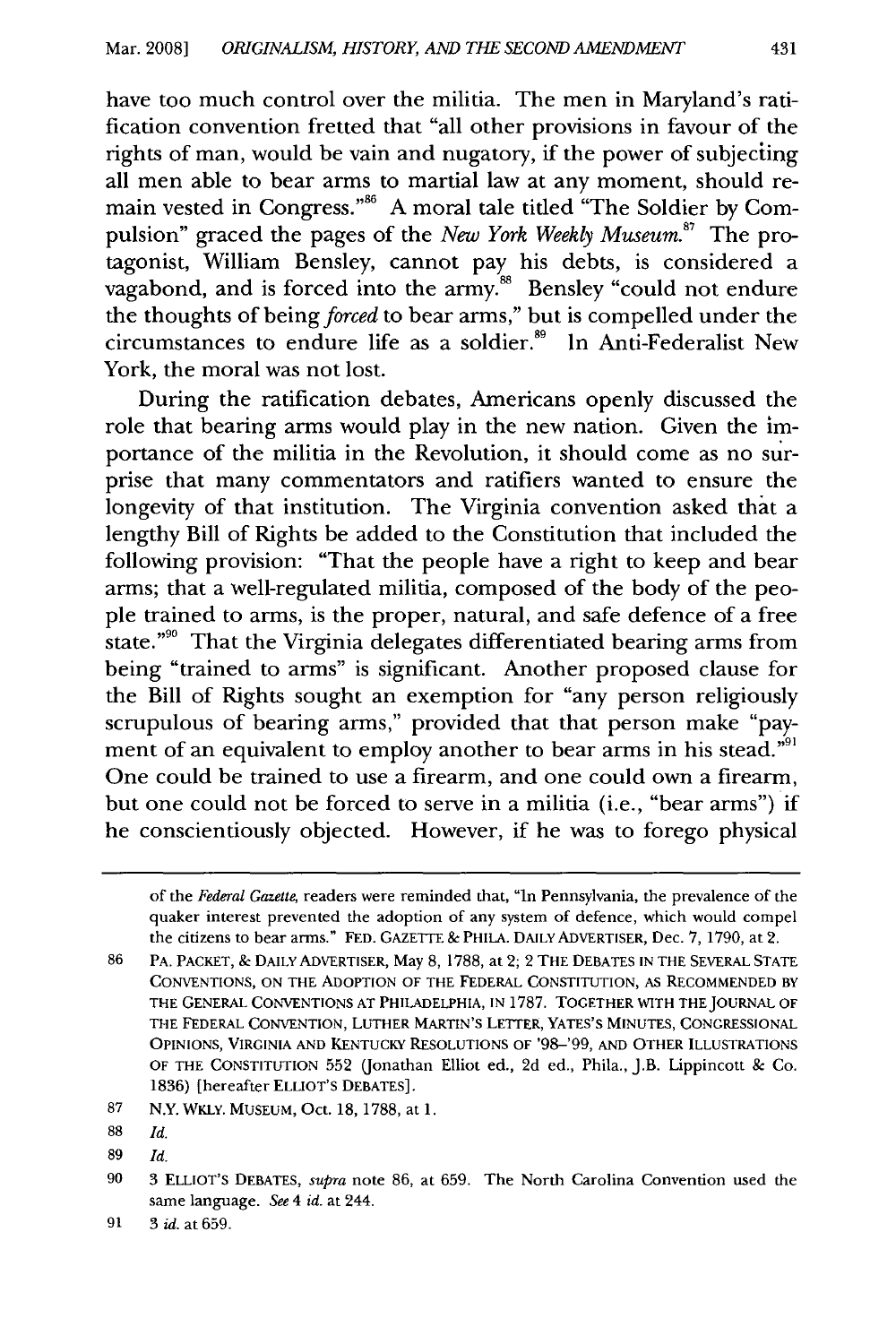service, he had to contribute his share in another way. It is impossible to imagine how bearing arms in someone's stead had anything to do with personal self-defense. The Rhode Island convention also asked for a Bill of Rights that, in part, also recognized the importance of bearing arms: "That the people have a right to keep and bear arms; that a well-regulated militia, including the body of the people *capable of bearing arms,* is the proper, natural, and safe defence of a free state. $^{\prime\prime92}$ 

Madison himself proposed a specific exemption to the militia bill for those conscientiously scrupulous of bearing arms, asserting that the "pride of the federal constitution [was] that the rights of man had been attended to."<sup>93</sup> Madison reasoned that while "[i]t was possible to oppress their sect," no one had ever been able "to make [the Quakers] bear arms," and so Congress would be wise to "make a virtue of necessity, and grant them the privilege."<sup>94</sup> Representative Jackson of Georgia opposed the exemptions on the grounds that men would be tempted to evade militia duty "by a pretended attachment to religious principles."<sup>95</sup> If Quakers were to be exempt from personal service then they would have to pay a fine to contribute to the common defense. Representative Giles also opposed the exemption, arguing that "[p] ersonal service... was a debt every member owed to the protection of government, a debt which it was immoral not to pay."<sup>96</sup> Representative Sherman questioned if Congress could give an exemption to pacifists because "the state governments had [not] given out of their hands the command of the militia, or the right of declaring who should bear arms?"<sup>97</sup> He went on to argue that it was the

94 *Id.*

<sup>92</sup> *1 id.* at 335. The New York Convention used the same language. *See l id.* at 328.

**<sup>93</sup> GEN.** ADVERTISER, & POL., COM., **AGRIC.** & LITERARYJ. (Phila.), Dec. 27, 1790, at 2.

<sup>95</sup>*Id.* When considering ratifying the Articles of Confederation, the Georgia Assembly had proposed changes to Article IV to underscore that non-whites and those who refused to bear arms were not entitled to the full benefits of the law. The rejected changes were as follows: "The better to secure and perpetuate mutual friendship and intercourse among the people of the different States in this Union, the free *white* inhabitants of each of these States, paupers, vagabonds, *all persons who refuse to bear Arms in defence of the State to which they belong, and all persons who have been or shall be attainted and Judged guilty of high treason in any of the United States,* and fugitives from justice excepted, shall be entitled to all privileges and immunities of free citizens in the several States .... " (proposed changes are in italics). *See* 11 **JOURNALS OF** THE CONTINENTAL CONGRESS 1774-1789, *supra* note 66, at 671.

<sup>96</sup> GEN. ADVERTISER, & POL., COM., AGRIC. & LITERARYJ. (Phila.), Dec. 27, 1790, at 2.

<sup>97</sup> PA. PACKET, & DAILY ADVERTISER, Dec. 21, 1790, at 2.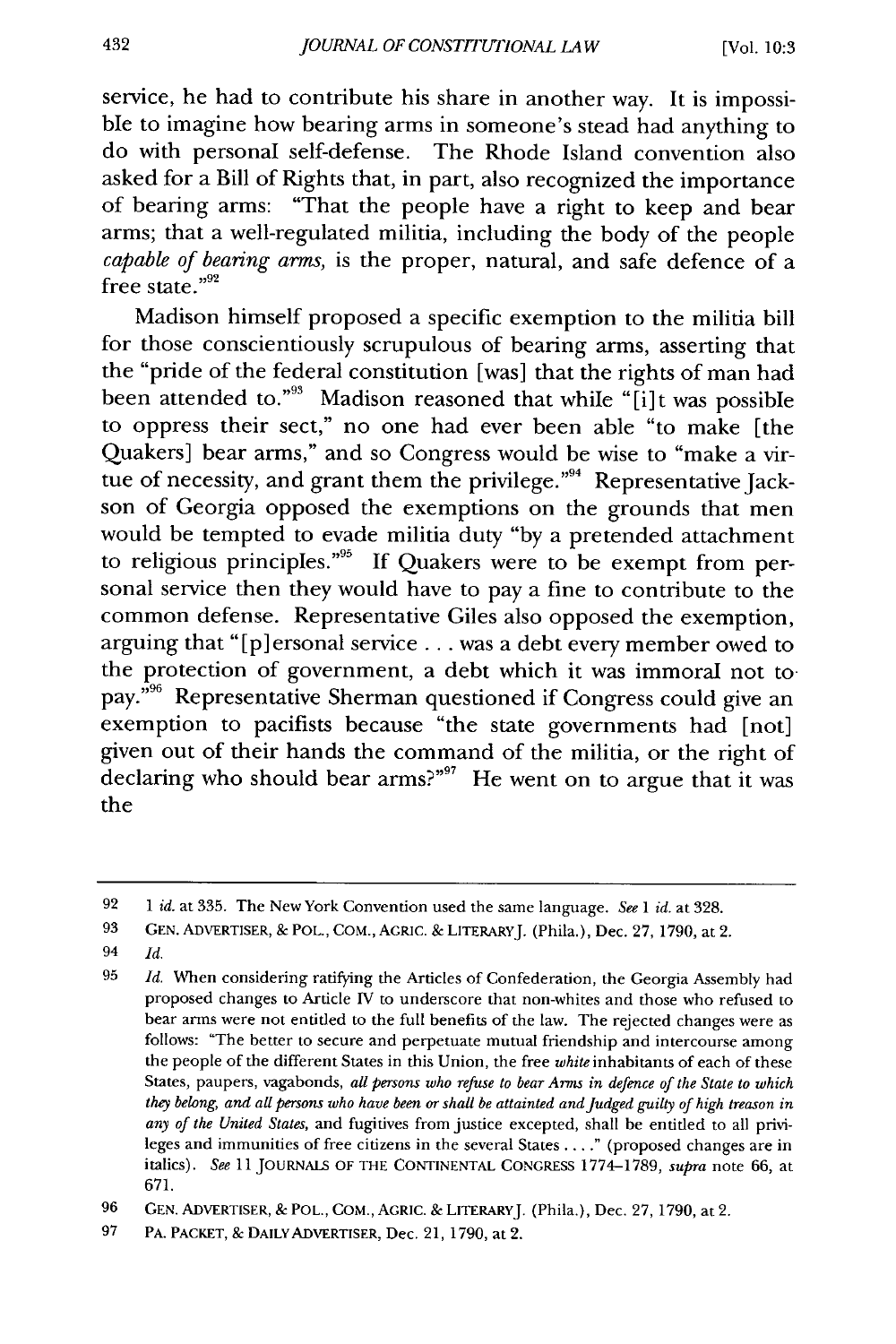privilege of every citizen, and one of his most essential rights, to bear arms, and to resist every attack made upon his liberty or property, by whomsoever made. The particular states, like private citizens, have a right to be armed, and to defend, by force of arms, their rights, when invaded. A militia existed in the United States, before the formation of the present constitution: and all that the people have granted to the general government, is the power of organizing such militia. The reason of this grant was evident; it was in order to collect the whole force of the union to a point, the better to repel foreign invasion, and the more successfully to defend themselves. "

These men lend credence to a civic interpretation of the right to bear arms. Bearing arms was a privilege, a right, and a duty, and one that was integral to the survival of the militia. Indeed, for Americans to successfully defend themselves, they could not shirk their duty to the militia.

The civic element of militia duty is seen in some representatives' hesitance to give any exemptions from militia service, even to political leaders, as it would unfairly burden non-exempt citizens. Representative Burke of South Carolina argued that exemptions would "oblige the midling and poorer class of citizens to the toils and dangers of military service" while the "wealthy, the potent, and influential" could escape service, leading to the "disgrace [of] the militia."99 Even so, he agreed that no man should be forced to bear arms against his conscience. Burke had no love for the Quakers, and during the Revolution he had been in charge of imprisoning all Quakers in Charlestown who "refused to bear arms" and disobeyed the governor's orders "to defend the town."<sup>100</sup> While most of the men agreed, they felt that state governments, and not Congress, should be entitled to give exemptions. In the end, Madison's proposed exemption was defeated. As the *Providence Gazette & Country Journal* reported, "It was not, however, the sense of the House that [conscientious objectors] should be forced to bear arms."<sup>101</sup>

On August 21, 1789, the House agreed to sixteen amendments to the Constitution. The Fifth Amendment read in full, "A well regulated militia, composed of the body of the People, being the best security of a free State, the right of the People to keep and bear arms shall not be infringed; but no one religiously scrupulous of bearing

**<sup>98</sup>** *Id.*

**<sup>99</sup> FED. GAZETrE &** PHILA. **DAILY** ADVERTISER, Dec. 28, 1790, at 2.

**<sup>100</sup>** *Id.* at **3.**

**<sup>101</sup>** PROVIDENCE **GAZETTE &** COUNTRYJ.,Jan. **15,** 1791, at3.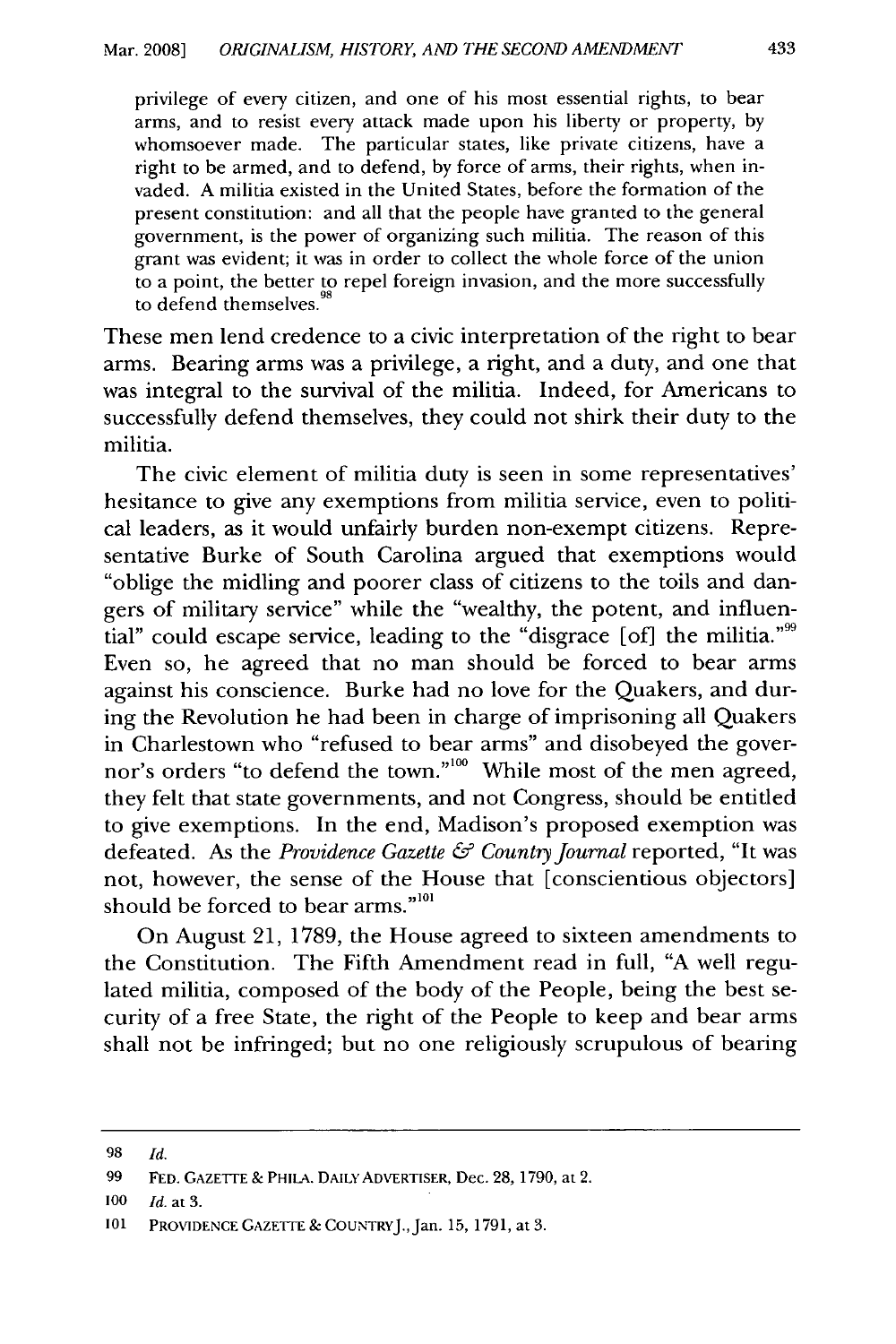arms, shall be compelled to render military service in person."<sup>102</sup> Four days later, the Senate considered the proposed amendments, and on September 4, a motion to accept the amendment as written passed in the affirmative.<sup>103</sup> By September 9, what would become the Second Amendment had been considerably pared down. A motion to add the phrase "for the common defense" after "bear arms" was struck down, and the Senate agreed that the Amendment should now read, "A well regulated militia being the security of a free state, the right of the people to keep and bear arms shall not be infringed."<sup>104</sup> These journals are problematic sources because they do not include any text of the debates, or any idea of why certain proposals were accepted or rejected. To assume that the common defense clause was rejected because the Second Amendment was written to support an individual right to bear arms is as reckless as arguing that the representatives assumed the clause to be redundant and so voted it down. The original amendment, with its provision for pacifists, was certainly military in purpose. It is unlikely that over the span of a few days the Senate would have completely changed the meaning of the Amendment. And, within the context of the documents discussed in this Article, a military reading of the Second Amendment would not be unreasonable.

The vast majority of the documents from the three online databases support a civic and military interpretation of bearing arms. There are, of course, a few uses of the phrase that do not fall neatly into such a reading. However, the documents that do not mention bearing arms in an explicitly military manner are by no means ringing endorsements of an individual rights interpretation. The April 23, 1776, issue of the *Pennsylvania Evening Post* reprinted a story from the French and Indian War reporting that forty or fifty American vessels bound for foreign islands in the Caribbean had been seized.<sup>105</sup> "The inhabitants of [these] islands were so incensed against the Americans, that [some of] those who happened to be there

<sup>102</sup> **1** JOURNAL OF THE HOUSE OF REPRESENTATIVES OF THE UNITED STATES, BEING THE FIRST SESSION OF THE FIRST CONGRESS: BEGUN AND HELD AT THE CITY OF NEW YORK, MARCH 4, 1789, AND IN THE THIRTEENTH YEAR OF THE INDEPENDENCE OF SAID STATES. 85 (Wash., D.C., Gales & Seaton 1820).

<sup>103</sup> See JOURNAL OF THE FIRST SESSION OF THE SENATE OF THE UNITED STATES OF AMERICA, BEGUN **AND HELD** AT THE CITY OF **NEW** YORK, MARCH 4, 1789, **AND IN** THE THIRTEENTH YEAR OF THE INDEPENDENCE OF SAID STATES. 63-64, 71 (Wash., D.C., Gales & Seaton 1826).

<sup>104</sup> *Id.* at 77.

**<sup>105</sup>** PA. EVENING POST, Apr. 23, 1776, at 201.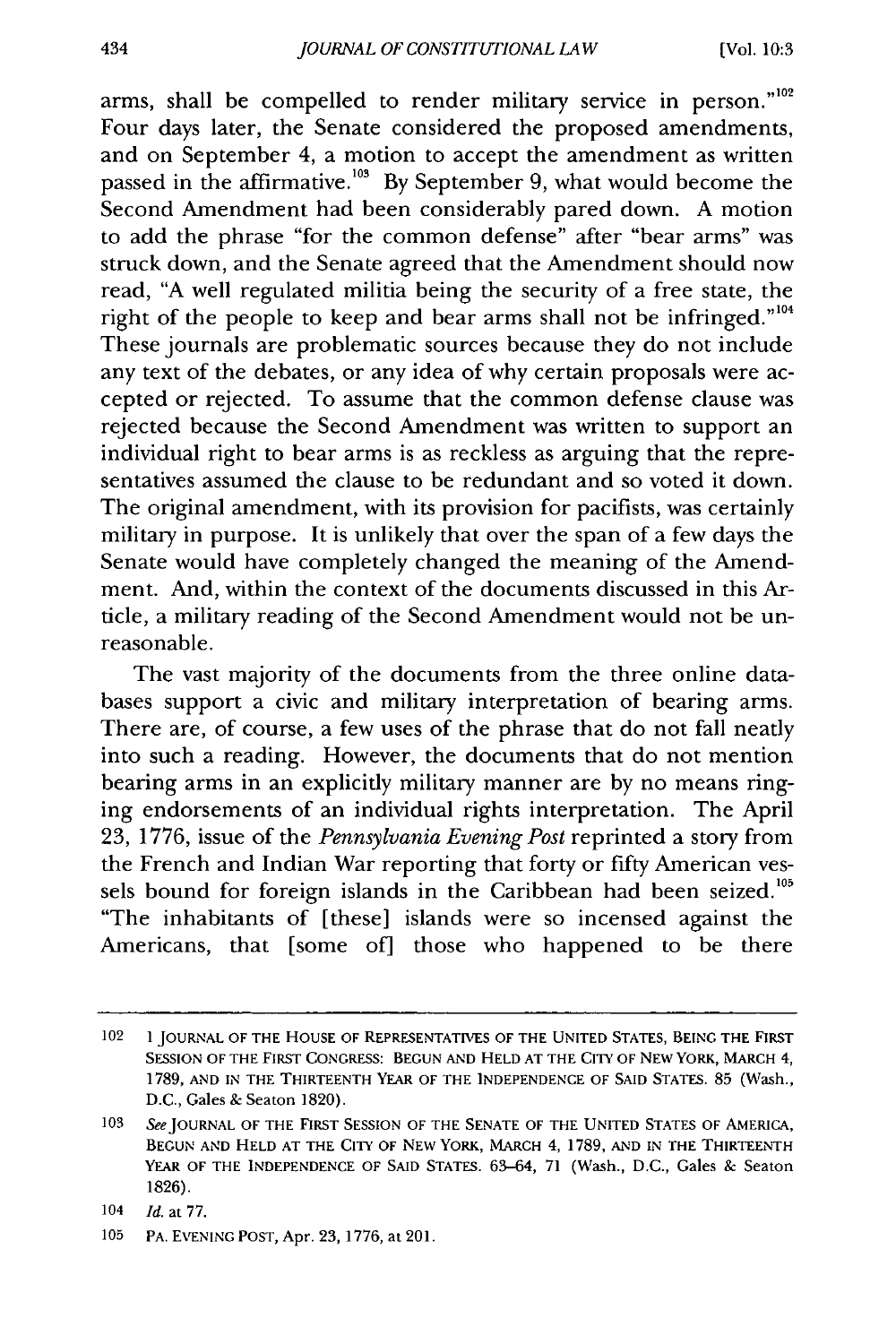were ... shackled, and thrown into a dungeon."<sup>106</sup> Others abandoned their property and went to the French to get the "protection they could not find among the English."<sup>107</sup> One such man was Mr. Peter Wikoff, who had reportedly been seen "bear[ing]-arms about twelve months before in Philadelphia."<sup>108</sup> It is unclear exactly what Wikoff was doing, but it was enough to prompt Governor Shirley of Massachusetts to offer a five hundred pound reward for his capture.<sup>109</sup> It seems certain, though, that he was not defending his property from attack. The second document to be considered is somewhat less ambiguous but by no means clear: a report of the settlement on the Genesee tract in New York in 1791. An article in the *General Advertiser* related that there were "upwards of six thousand persons, already established in this new country, half of whom may be presumed able to bear arms, [which] gives the most perfect security to the settlers."<sup>110</sup> While it is reasonable to assume this "perfect security" came from men banding together for the common defense, there is no explicit mention of any militias or military associations. And, while it is plausible that the author was describing the measure of personal safety that came with owning a firearm on the frontier, it is unlikely that he meant for the term "able to bear arms" to be equated with "owned a gun." Certainly many a young man owned or could use a firearm without being old enough to bear that arm in a military association.

More illuminating is the debate over the Massachusetts Constitution that arose in late 1786 when people in the western part of the state met in Portland to discuss establishing a separate government. One critic, Senex, dismissed the members of the Portland Convention as "mobs... usurpers of the rights of our legislators,... strangers and enemies.""' Another writer, Scribble-Scrabble (actually George Thatcher, who sat in the First Congress that wrote the Second Amendment), was willing to be more lenient to the Convention, and over the span of a few weeks submitted many essays to

<sup>106</sup>*Id.*

**<sup>107</sup>***Id.*

**<sup>108</sup>** *Id.*

<sup>109</sup> *Id.*

<sup>110</sup> GEN. ADVERTISER & POL., COM. & LITERARY J., Aug. 5, 1791, at 2; WILLIAM TEMPLE FRANKLIN, AN ACCOUNT OF THE **SOIL,** GROWING TIMBER, AND OTHER PRODUCTIONS, OF THE LANDS IN THE COUNTRIES SITUATED IN THE BACK PARTS OF THE STATES OF NEW-YORK AND PENSYLVANIA, IN NORTH AMERICA. AND PARTICULARLY THE **LANDS** IN THE COUNTY OF ONTARIO, **KNOWN** BY THE NAME OF THE GENESEE TRACT, LATELY LOCATED, AND NOW IN THE PROGRESS OF BEING SETTLED. 36 (London, n. pub. 1791).

**Ill** CUMBERLAND GAZETrE (Portland, Mass.), Sept. 21, 1786, at 2.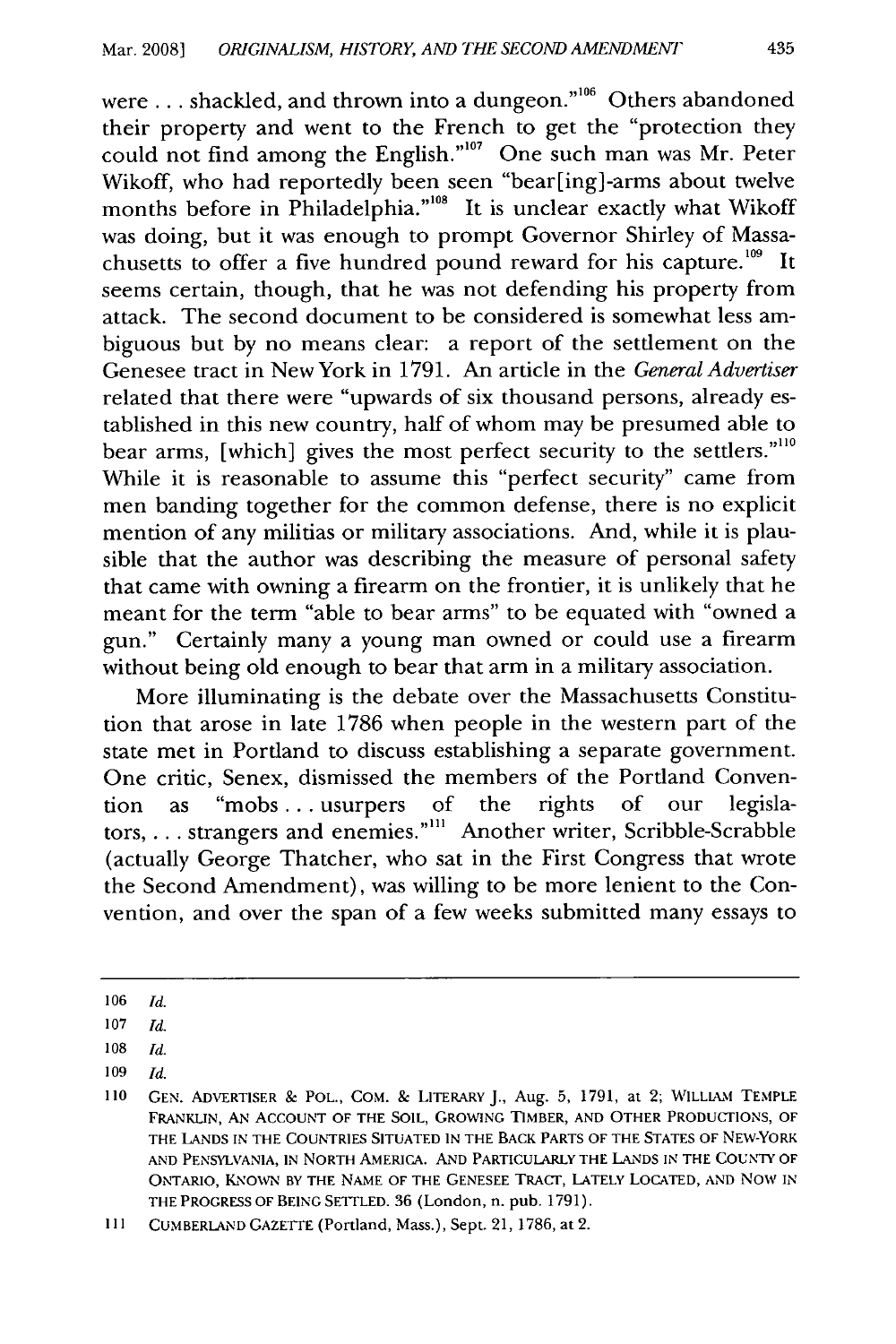the *Cumberland Gazette* that offered his understanding of the Massachusetts Constitution.<sup>112</sup> He rejected the idea that the Bill of Rights limited personal freedoms by placing negatives on rights not mentioned. Scribble-Scrabble acknowledged that in a state of nature "individuals have a right to keep arms-say muskets" which they could use "to kill game, fowl, or in self-defence, or in defence of their fellow-creatures."<sup>113</sup> Although the Massachusetts Constitution stated that "the people have a right to keep and bear arms in their common defence," Scribble-Scrabble asserted that this provision did not deprive the people of their natural right "of using arms when they are attacked individually, and not in common and together."<sup>114</sup> Indeed, the constitution did not prevent citizens from using or owning arms. As he argued, "Who will say that if an honest farmer were to discharge his musket, ten times a day, at pigeons or or [sic] other game, he thereby becomes an enemy to the constitution?"<sup>115</sup> It is important to note that Scribble-Scrabble acknowledged that the constitutional right to keep and bear arms was a communal right, not to be confused with the natural right to keep arms for self defense. He also strongly supported regulation, arguing, "The right to keep and bear arms, generally, for all purposes, is undoubtedly an alienable right; and the legislature have a power to controul it in all cases, except the one mentioned in the bill of rights, whenever they shall think the good of the whole require it."<sup>116</sup> In this nonidiomatic usage, he is expressing his belief that owning firearms for uses other than the common defense could be restricted.

It is evident that bearing arms was different from owning arms or using arms. In his pamphlet, *The Virginia Chronicle,* Baptist minister John Leland wrote that most Baptists in Virginia, "hold it their duty to obey Magistrates, to be subject to the law of the land, [and] to pay their taxes .... They are not scrupulous of taking an oath of God upon them to testify the truth before a magistrate or court **....** Their religion also allows them to bear arms in defence of their life, liberty and property ....<sup>"117</sup> With no explicit mention of the militia, Leland's words are open to interpretation. If one were to ignore how

**116** *Id.*

<sup>112</sup> For Scribble-Scrabble's identity, see **1** THE LIFE **AND CORRESPONDENCE** OF RUFUS **KING** 226 (Charles Kind ed., N.Y., G.P. Putnam's Sons 1894-1900).

**<sup>113</sup> CUMBERLAND** GAZETTE (Portland, Mass.), Mar. 16, 1787, at 4.

<sup>114</sup> Id.

**<sup>115</sup> CUMBERLAND** GAZETIE (Portland, Mass.), Dec. 8, 1786, at 1.

**<sup>117</sup> JOHN LELAND, THE** VIRGINIA CHRONICLE: **WITHJUDICIOUS AND** CRITICAL **REMARKS UNDER** XXIV HEADS. 41 (Norfolk, Va., Prentis & Baxter 1790).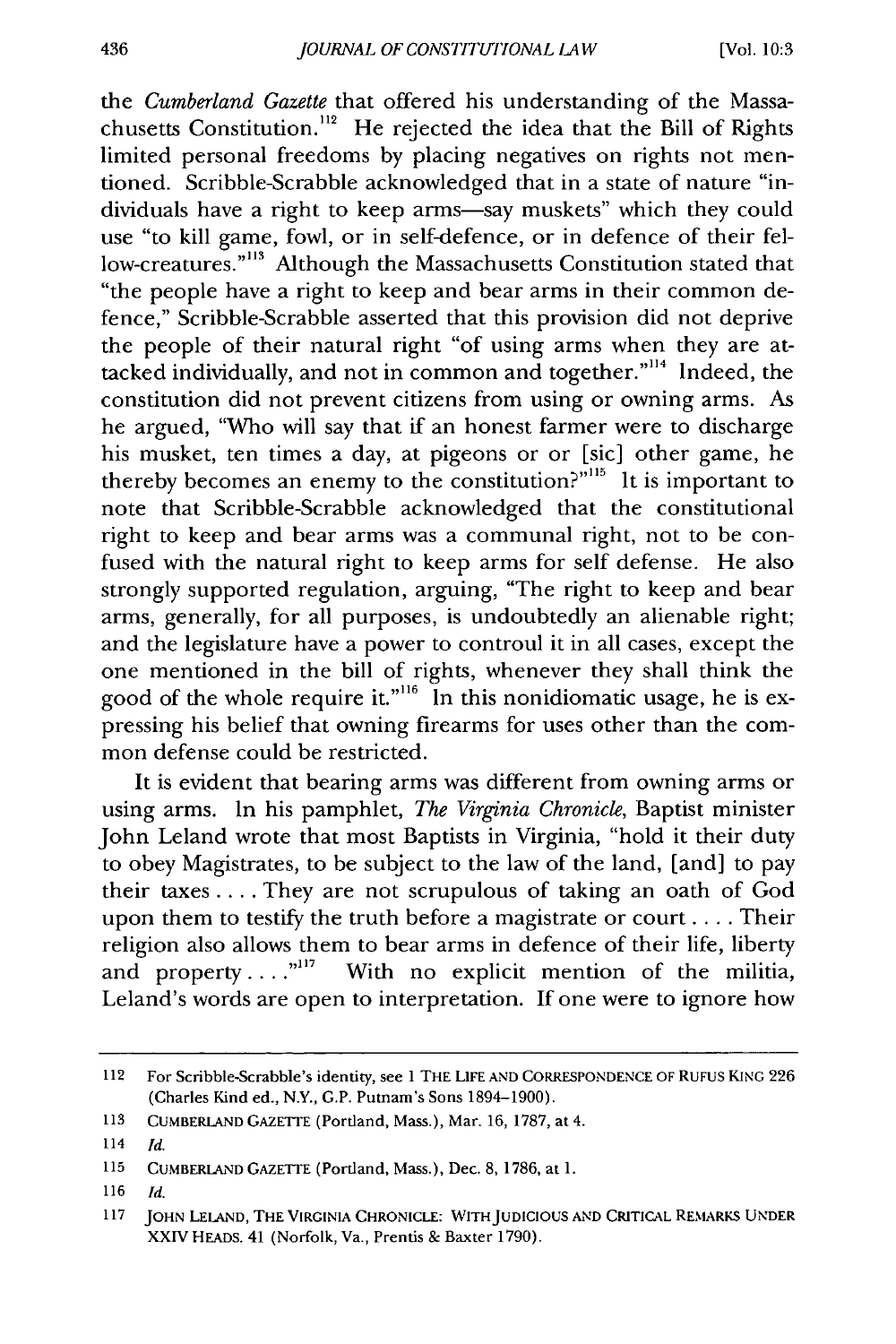the phrase "bear arms" had been employed since 1763, Leland's statement could be read to support that "bear arms" means "carry guns." But even then, he links the right to bear arms with other civic obligations: obeying leaders and the law, testifying in court, and paying taxes. Leland makes the same connection in another section, noting that "the only *Virginia Baptist church* that I know of in the state, that refuse to bear arms, or take an oath before a magistrate, is one in Shenandoah; the chiefest of whom are the natural descendants of the Mennonists."<sup>118</sup> Given the long debate over exempting pacifists from military duty, it makes sense that Leland used "bear arms' in the collective and civic sense.

While in a handful of these texts "bear arms" is unaccompanied by the typical express military language, none of these uses amounts to an unambiguous endorsement of a wholly individual right to carry guns. The historical record of usage clearly shows that, before 1791, "bear arms" was used in its idiomatic sense to denote military service and the like, and that usage to denote non-military conduct was rare and idiosyncratic. This is not to say that no one believed that Americans should own guns or should be able to protect themselves, only that the overriding usage of the term leading up to and during the time of the ratification debates was idiomatic. The plain meaning of this term, the meaning that so many originalists claim defines the Second Amendment, does not support the Standard Model. While Individual Rights scholars have been quick to point to people like Thomas Jefferson and his belief that "no free man shall be debarred from the use of arms" on his own lands,<sup>119</sup> Jefferson's ideas never became entrenched in the constitutional tradition. The Virginia Bill of Rights was drafted primarily by George Mason who, instead of adopting Jefferson's language, venerated the militia as "the proper, natural, and safe defence of a free State."<sup>120</sup> And, of course, Jefferson was in Paris while Americans debated the Constitution.

Because the term "bear arms" so overwhelmingly appears within a military context, Individual Rights scholars have looked for other evidence that would support a personal right to self defense. One of the most popular phrases pulled from the historical record is "bear arms for the defense of themselves," which has most often been asserted to

<sup>118</sup> Id. at 18.

<sup>119 1</sup> THE PAPERS OF THOMASJEFFERSON 353 (Julian P. Boyd ed., Princeton Univ. Press 1950).

<sup>120</sup> *Virginia Declaration of Rights, in* 1 FOUNDERS' CONSTITUTION 6 (Philip Kurland & Ralph Lerner eds., 1987).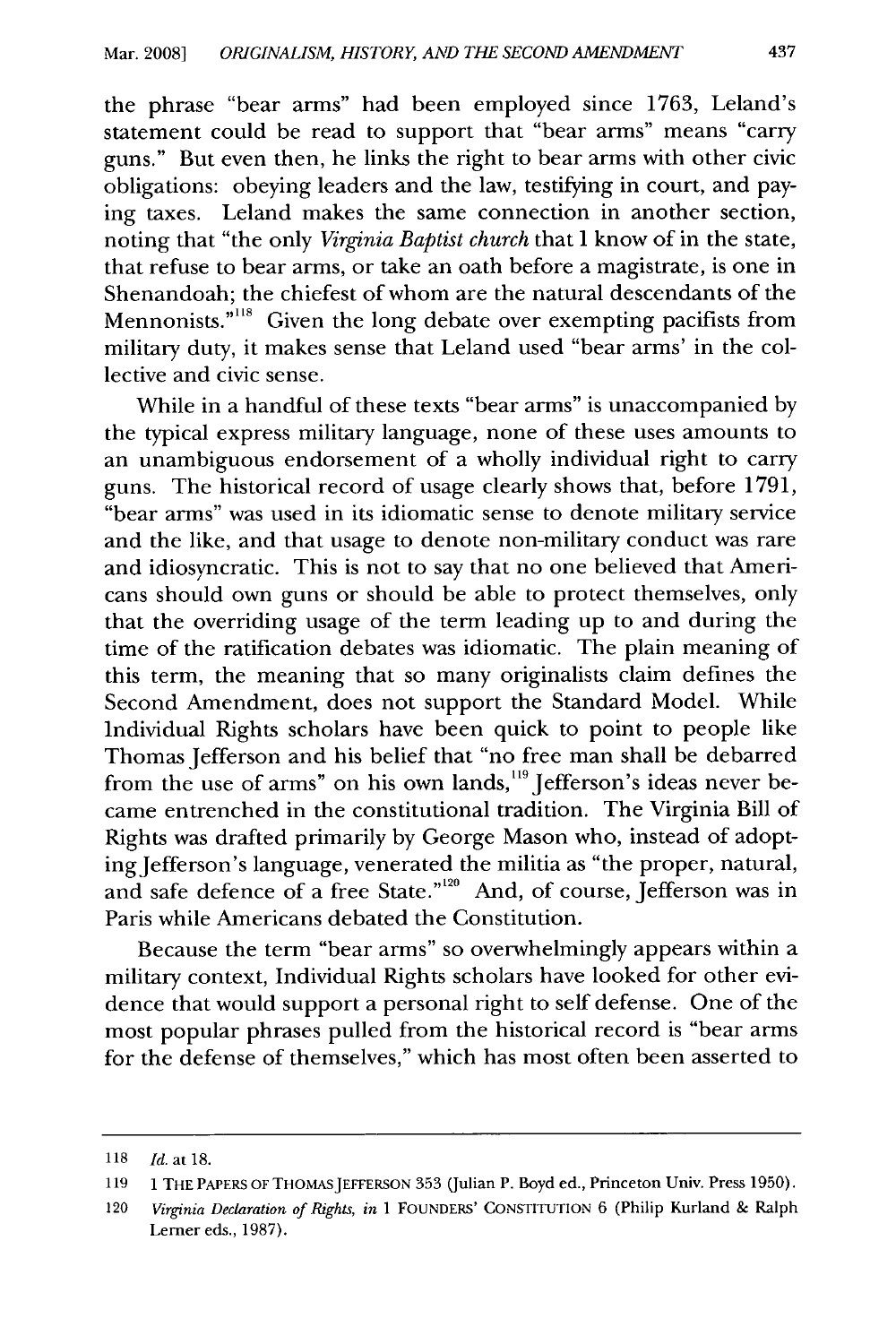be synonymous with personal self-defense.<sup>121</sup> Indeed, much has been made of the 1787 *Dissent of the Minority,* drafted by Robert Whitehill and the Anti-Federalists in Pennsylvania's ratification convention. The *Dissent* declared that "the people have a right to bear arms for the defence of themselves and their own state, or the United States, or for the purpose of killing game," and demanded "[t] hat the power of organizing, arming and disciplining the militia **...** remain with the individual states."<sup>122</sup> It is curious that Individual Rights scholars want to pin their interpretation on a proposal by a losing faction from the debates, as if the idiosyncratic usage by a minority dissent from one state somehow dictated the meaning of the language used by the Federalists in the Second Amendment. This is not to say that Anti-Federalists' ideas in general did not shape the Bill of Rights, but rather to point out that Whitehill and his supporters were so politically weak that the ratifying convention refused to send their *Dissent* on to Congress. In the final analysis, the Second Amendment addressed only concerns about the militia (a concern present in most states), not the right to hunt, showing that Whitehill's *Dissent* had very limited currency.

Nevertheless, the *Dissent* continues to hold a sacred place in Individual Rights scholarship, perhaps because James Wilson, Pennsylvania Supreme Court Justice and influential Federalist, wrote that the 1790 Pennsylvania constitution and its provision of a right to bear arms supported "the great natural law of self preservation."<sup>123</sup> As a Federalist, Wilson opposed the Bill of Rights, considering it to be

<sup>121</sup> Individual Rights scholars have taken their cue from Stephen P. Halbrook, *The Right To Bear Arms in the First State Bills of Rights: Pennsylvania, North Carolina, Vermont, and Massachusetts,* 10 VT. L. REV. 255 (1985). Halbrook's interpretation that "defense of themselves" is synonymous with "self defense" has gone unchallenged until now. Saul Cornell argues that "the Pennsylvania Declaration of Rights ... had little to do with public concern over an individual right to keep arms for self-protection." *See* CORNELL, *supra* note 15, at 22. Cornell's assertion is based on my dissertation, For the Security and Protection of the Community: The Frontier and the Makings of Pennsylvanian Constitutionalism, (2005) (unpublished Ph.D. dissertation, The Ohio State University), *available at* http://www. ohiolink.edu/etd/send-pdf.cgi?osu 1133196585.

<sup>122</sup> *The Address and Reasons of Dissent of the Minority of the Convention of the State of Pennsylvania to their Constituents,* PA. PACKET, **&** DAILY ADVERTISER, Dec. 18, 1787, at 2. Compare this personal self-defense usage to the collective self-defense usage, *id.* at 3, which lists among objections to the federal military power that "[t]he rights of conscience may be violated, as there is no exemption of those persons who are conscientiously scrupulous of bearing arms." Because any provision for conscientious objectors was clearly military in nature, Whitehill's use of "bear arms" is contradictory and a testament to his poor draftmanship. *See* CORNELL, *supra* note 15, at 50-53.

**<sup>123</sup> JAMES WILSON,** 3 THE WORKS OF THE **HONOURABLEJAMES WILSON,** L.L.D. 84 (Phila., Bird Wilson ed., Lorenzo Press 1804).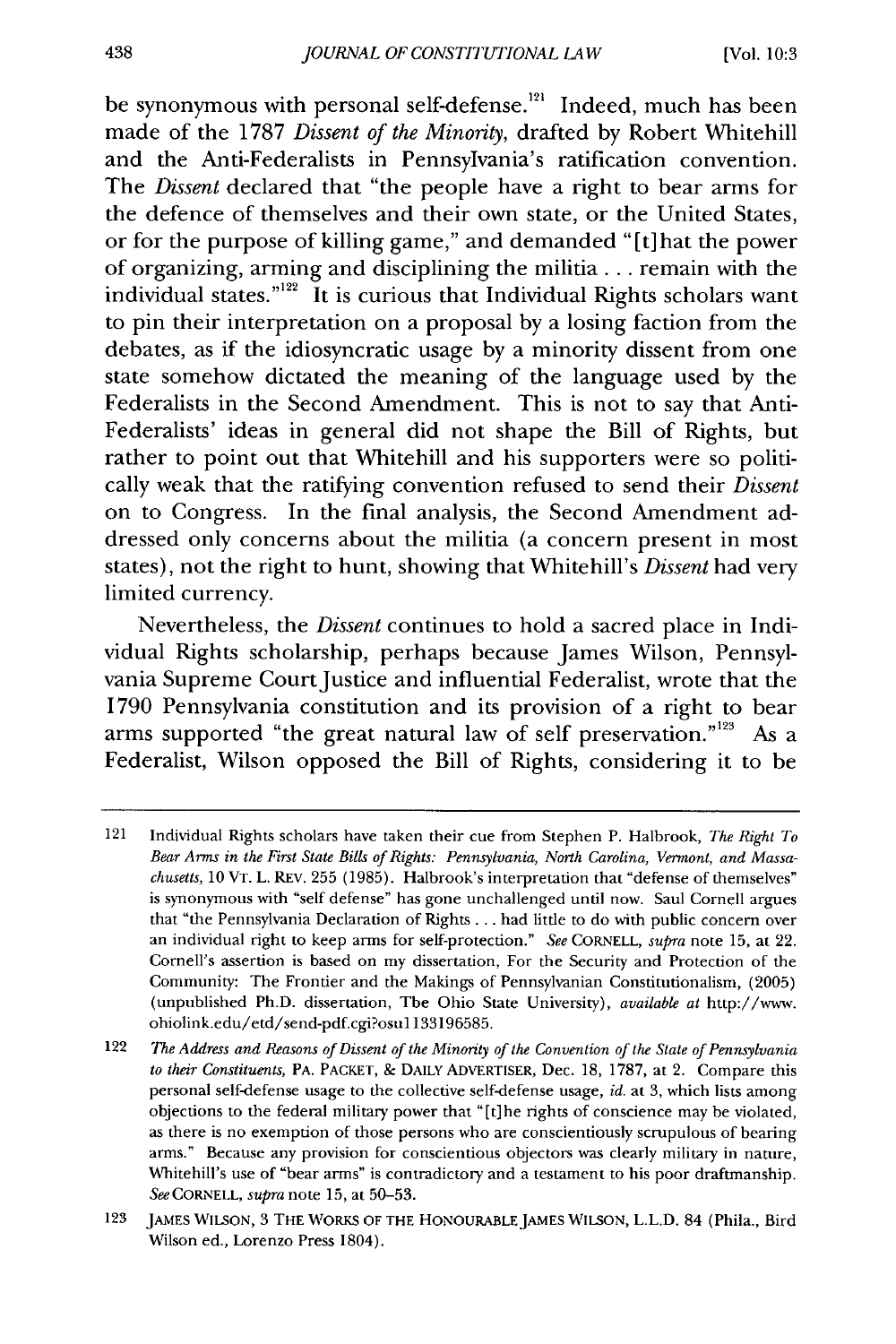"superfluous and absurd," and advocated a strong army that could effectively protect the United States.<sup>124</sup> "[N]o man, who regards the dignity and safety of his country," Wilson declared to a crowd in Philadelphia in 1787, "can deny the necessity of a military force, under the controal [sic] and with the restrictions which the new constitution provides."<sup>125</sup> By 1790, Wilson headed up a convention set to rewrite the 1776 Pennsylvania Constitution, long considered to be too radical because of its provision for an unchecked unicameral legislature. Article I, Section 21 of the new frame of government declared that "The right of the citizens to bear arms in defense of themselves and the State shall not be questioned."<sup>126</sup> But "defense of themselves" had been used long before Wilson and the Convention employed it in 1790, and in Pennsylvania the phrase had been tied to a tradition of community defense stretching back to the French and Indian War. It is important to note that the language used in 1776 and 1790 changed in subtle ways, and that a little historical context sheds much needed light on these changes.

The Pennsylvania Assembly's failure to ensure the safety of its own citizens shaped a reactionary constitutional ideology that valued physical protection and community safety.<sup>127</sup> A 1754 petition drafted by inhabitants of Lancaster County, in which residents pleaded with the governor to provide them with ample protection from the French and their Indian allies, succinctly captured this conception of public defense. Sensible to the dangers of being on the frontier, the petitioners asked the government "to put Us in a Condition that We may be able to defend Ourselves," guaranteeing in return that they would do their part to 'join with all that We can do for the Safety of the Province.<sup>5128</sup> Indeed, many of the people of the frontier saw the solution to their problems in the passage of a coherent and effective militia law that would compel men to serve. With a lack of an organized militia, Pennsylvania residents, like those in Lancaster, banded to-

<sup>124</sup> PA. PACKET, & DAILYADVERTISER, Oct. 10, 1787, at 2.

<sup>125</sup> *Id.*

<sup>126</sup> PA. CONST. art. I, § 21.

<sup>127</sup> By "reactionary" I do not mean to imply that it was new, rather that it was a reaction to Quaker policies. The constitutional guarantee of safety and protection was well established in English law by the time of the Revolution. For a detailed analysis of the impact of the frontier experience on the 1776 Pennsylvania Constitution, see Nathan Kozuskanich, *Defending Themselves: The Original Understanding of the Right to Bear Arms,* 39 RUTGERS LJ. 1041 (forthcoming 2008).

<sup>128</sup> Petition of the Inhabitants of Donegal, in Lancaster County, to the Governor (26 July 1754)," *in* 6 PENNSYLVANIA COLONIAL RECoRDS 131 (Samuel Hazard ed., Harrisburg, Pa., n. pub. 1852).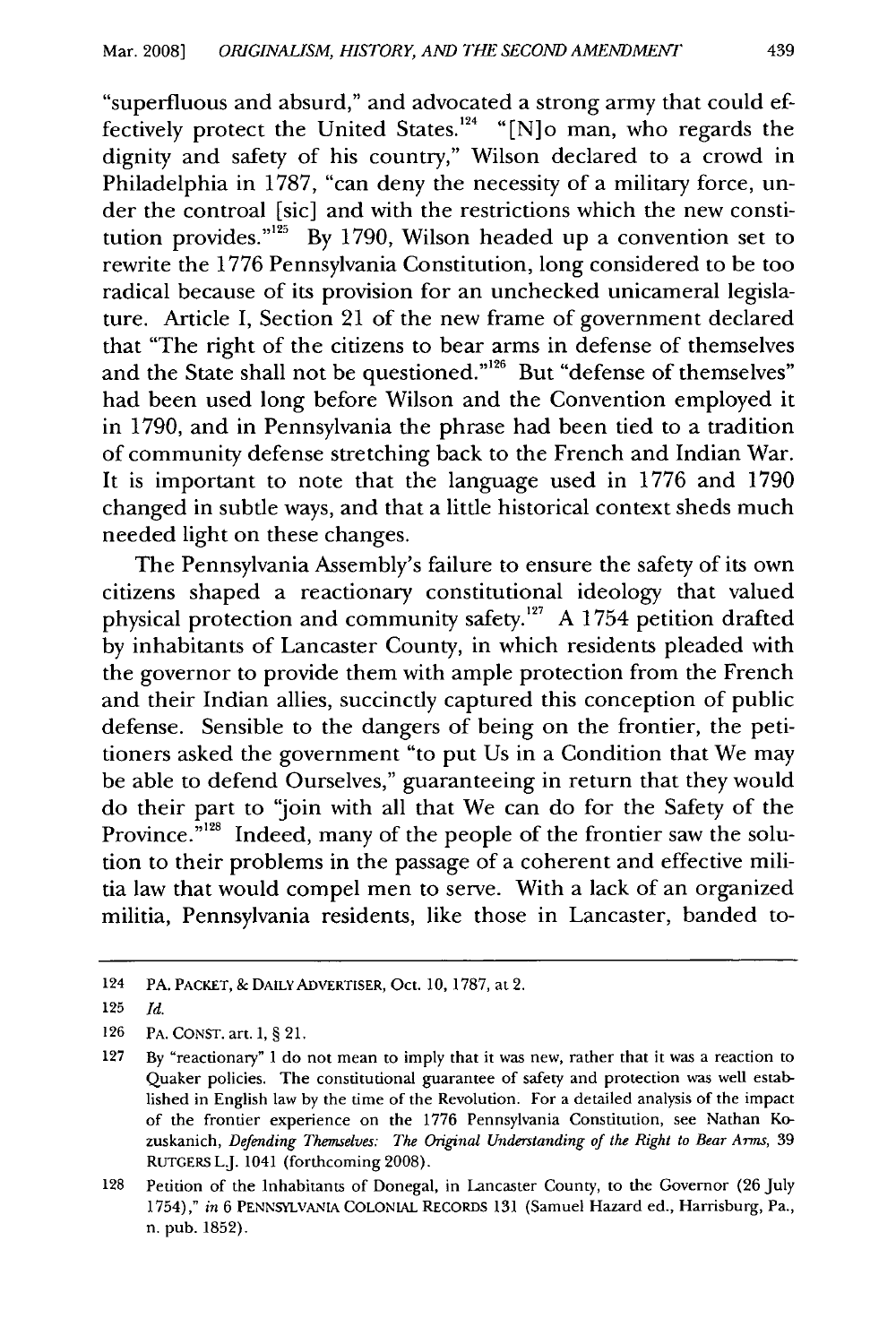gether for protection. As the *New York Mercury* reported, "The People on the West-side of Susquehanna... are gathering together to defend themselves."<sup>129</sup> When the Library Company of Philadelphia received a collection of Roman coins depicting "the military Glory of which that People were so fond, and which at last proved their Ruin," one commentator considered them to be "the properest Present," since in Pennsylvania, "[a] military Force for necessary Self-defence, is often wanted."<sup>130</sup>

The idea of community self-defense was solidified during the Paxton Riots in 1764. The barrage of pamphlets that circulated in Philadelphia following the riots prompted the Paxton Boys to issue an apology explaining the constitutional reasons they had embarked on their expedition. In language that would be echoed in the 1776 Declaration of Rights, the Apology explained that "the far greater part of our Assembly were Quakers, some of whom made light of our Sufferings & plead Conscience, so that they could neither take Arms in  $De$ fense *of themselves or their Country."''* The Paxtonians believed that every man who enjoyed the protections of government should contribute to the common defense, and it was this vision that became reality in the 1776 Constitution. This idea was exemplified in Clause VIII of the Declaration of Rights: "That every member of society hath a right to be protected in the enjoyment of life, liberty and property, and therefore is bound to contribute his proportion towards the expence of that protection, and yield his personal service when necessary ....<sup>"132</sup> Those who were religiously opposed to bearing arms were protected by the law as long as they paid money to compensate for their lack of military service. No longer could Quakers or other pacifists resist appropriating funds to the defense of the state either personally or in the Assembly. In language borrowed from the frontier petitions of the French and Indian War, Paxton pamphlets, and radical committees, Clause XIII guaranteed the right to bear arms for community safety: "That the people have a right to bear arms for the

**<sup>129</sup>** N.Y. MERCURY, Aug. 4, 1755, at 3.

**<sup>130</sup>** CHARTER, **LAWS, AND CATALOGUE** OF BOOKS, OF THE LIBRARY COMPANY OF PHILADELPHIA 129 (Phila., B. Franklin & D. Hall 1757).

**<sup>131</sup>**The Apology of the Paxton Volunteers (Phila. 1764), *reprinted in* THE **PAXTON** PAPERS (John R. Dunbar ed., 1957) (emphasis added).

**<sup>132</sup>** PA. **CONST.** OF **1776, A DECLARATION** OF THE RIGHTS OF THE **INHABITANTS** OF THE **COMMONWEALTH, OR STATE OF** PA., **cl.** VIII, *reprinted in* 5 **THE** FEDERAL **AND STATE CONSTITUTIONS COLONIAL** CHARTERS, **AND** OTHER ORGANIC **LAWS** OF THE **STATES,** TERRITORIES, **AND** COLONIES NOW OR HERETOFORE FORMING THE **UNITED STATES** OF AMERICA 3083 (Francis Newton Thorpe ed., 1909) [hereafter FEDERAL **AND STATE** CONSTITUTIONS].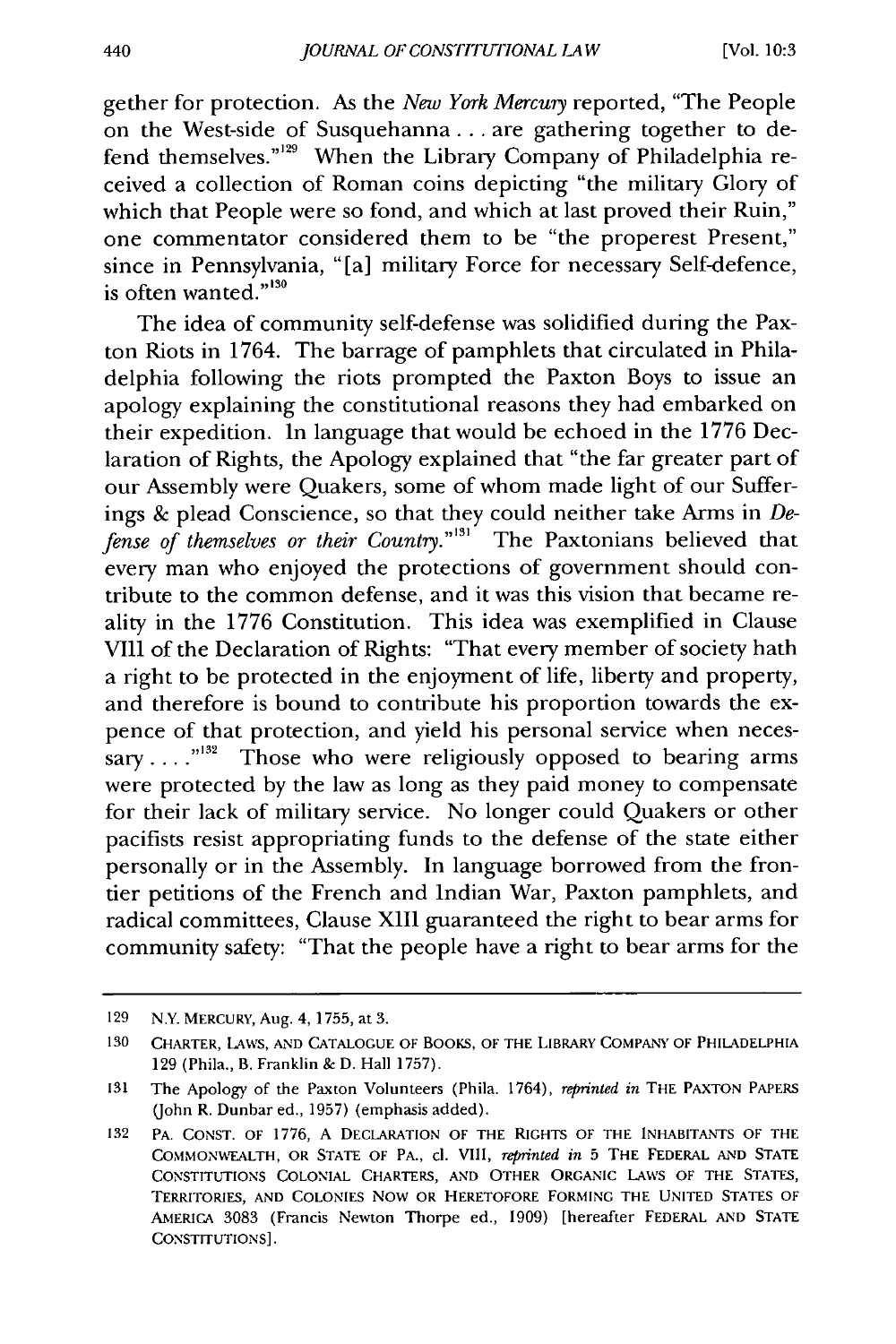defence of themselves and the state . . . ."<sup>133</sup> Standing armies in peace time were discouraged, reinforcing the premise of Clause III by stating that "the military should be kept under strict subordination to, and governed by, the civil power."<sup>134</sup>

The Pennsylvania assertion of a right to bear arms was an affirmation of a distinctly eighteenth-century civic conception of rights. Defense was for the community, the citizens as a whole, and the responsibility for ensuring community security lay on all of its members. To underscore this fact the committee passed an associator ordinance on September 14, 1776. Associators, they reasoned, had given their time, money, and bodies to the defense of the country while nonassociators had "pursued their [personal] business to advantage."<sup>135</sup> Thus, it was ordained that every non-associator from age sixteen to fifty pay twenty shillings for each month he was not in physical military service.<sup>136</sup> In addition, every associator over twenty was required to pay an additional four shillings for every pound his estate was valued.<sup>137</sup> The money collected would go to support the poor associators throughout the state "who are by the service rendered incapable of supporting themselves and their families."<sup>138</sup> Even those above fifty years of age were not exempt. Even though they were unable "to bear the fatigue of military duty," the committee considered it "just and reasonable that they should contribute towards the security of their property **....**

- **138** Id.
- 139 Id. at 84.

<sup>133</sup> PA. CONST. OF 1776, A DECLARATION OF THE RIGHTS OF THE INHABITANTS OF THE COMMONWEALTH, OR STATE OF PA., **cl.** XIII, reprinted in FEDERAL AND STATE CONSTITUTIONS, *supra* note 132, at 3083. Although the Pennsylvania convention borrowed language from the recently passed Virginia Declaration of Rights, it was the first state to guarantee a right to bear arms. As John K. Alexander argues, the Constitution's authors were innovators, and no other state "matched Pennsylvania in translating those [Revolutionary] words into reality." Jobn K. Alexander, Pennsylvania: Pioneer in Safeguarding Personal Rights, in THE BILL OF RIGHTS **AND** THE STATES: THE COLONIAL **AND** REVOLUTIONARY **ORIGINS** OF AMERICAN LIBERTIES **321** (Patrick T. Conley & John P. Kaminski eds., **1992).**

<sup>134</sup> PA. **CONST.** OF **1776,** A **DECLARATION** OF THE RIGHTS OF THE **INHABITANTS** OF THE COMMONWEALTH, OR STATE OF PA., **cl.** XIII, reprinted in FEDERAL **AND STATE** CONSTITUTIONS, supra note 132, at 3083.

**<sup>135</sup>** 1 JOURNALS OF THE HOUSE OF REPRESENTATIVES OF THE COMMONWEALTH OF PENNSYLVANIA. BEGINNING THE TWENTY-EIGHT **DAY** OF NOVEMBER, 1776, **AND** ENDING THE SECOND **DAY** OF OCTOBER, 1781. WITH THE PROCEEDINGS OF THE SEVERAL COMMITTEES AND CONVENTIONS, BEFORE AND AT THE COMMENCEMENT OF THE AMERICAN REVOLUTION. 82 (Phila., John Dunlap 1782).

<sup>136</sup> Id.

<sup>137</sup> Id. at 83.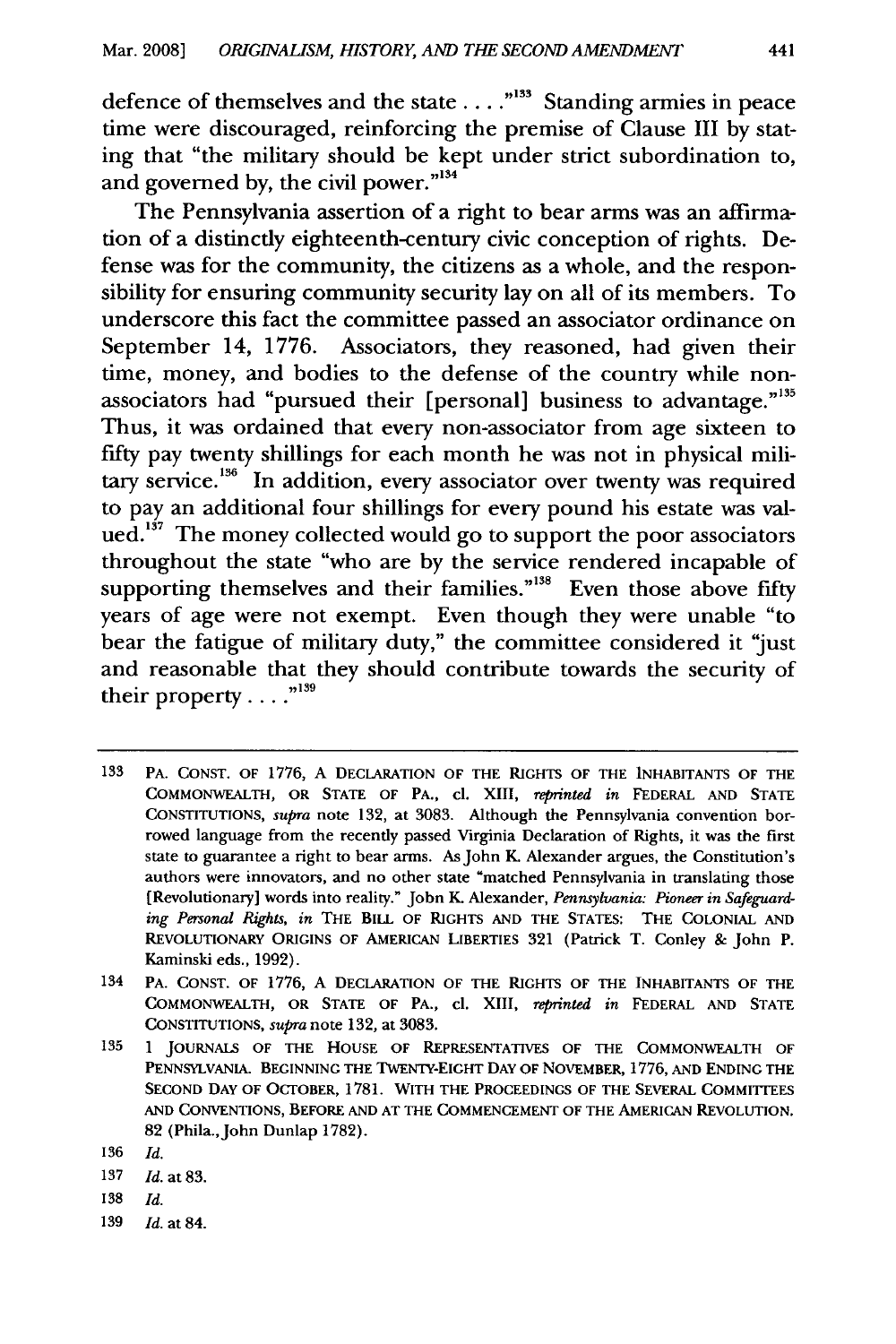The 1776 Pennsylvania Constitution survived an examination by the Council of Censors in 1783, but on March 24, 1789, a constitutional convention met to draft a new frame of government. On December 23, a sub-committee delivered its report on "the great and essential principles of liberty and free government" to the rest of the convention. $40^{\circ}$  Clause XIX's declaration that "the right of the citizens" to bear arms in defence of themselves and the state, and to assemble peaceably together," was followed in the next clause by a guarantee that "those who conscientiously scruple to bear arms shall not be compelled to do so" if they paid a fine.<sup>141</sup> Clause XXI decried a standing army and demanded that the military be subordinate to the civil power, and Clause XXII disallowed the quartering of troops in houses without the consent of the owner.<sup>142</sup> Taken together, these four clauses have a distinct military meaning, and it would be odd if the committee used "bear arms" in an individual sense in Clause XIX but then used it in a military sense in the very next clause when talking about conscientious objectors.

By February 5, 1790, the Convention had revised the original declaration of rights by merging the right to bear arms and the allowance for conscientious objectors into one clause.<sup>143</sup> Here the military meaning is undeniable because conscientious objectors owned arms but would not serve in the militia. This clause was followed by the previous prohibitions on standing armies and quartering troops. On February 23, one of the members proposed striking out the provision for conscientious objectors, but the motion was defeated 42 to 9, with James Wilson voting against the measure. The "bearing arms" clause survived a reading on February 26, 1790, and another on August 18, 1790, despite revived attempts to strike out the provision for conscientious objectors, which Wilson voted against once again.<sup>144</sup> Finally,

<sup>140</sup> THE PROCEEDINGS RELATIVE TO THE **CALLING** THE **CONVENTIONS** OF **1776 AND** 1790, THE **MINUTES** OF THE **CONVENTION** THAT FORMED THE **PRESENT CONSTITUTION** OF **PENNSYLVANIA,** TOGETHER **WITH** THE CHARTER TO WILLIAM **PENN,** THE **CONSTITUTIONS** OF **1776 AND 1790, AND A** VIEW OF THE PROCEEDINGS OF THE **CONVENTION** OF **1776,** at **161** (Harrisburg, Pa.,John Wiestling **1825)** [hereinafter **PROCEEDINGS].**

<sup>141</sup> *Id.* at **163.**

<sup>142</sup> *See id.*

<sup>143</sup> Section XX now read, "That the right of the citizens to bear arms in defence of themselves and the state shall not be questioned. But those who conscientiously scruple to bear arms shall not be compellable to do so, but shall pay an equivalent for personal service." *Id.* at 175.

<sup>144</sup> The February 26 and August 18 versions replaced the period with a colon: "That the right of the citizens to bear arms in defence of themselves and the state shall not be questioned: But those who conscientiously scruple to bear arms, shall not be compelled to do so, but shall pay an equivalent for personal service." *Id.* at 244, 263-64.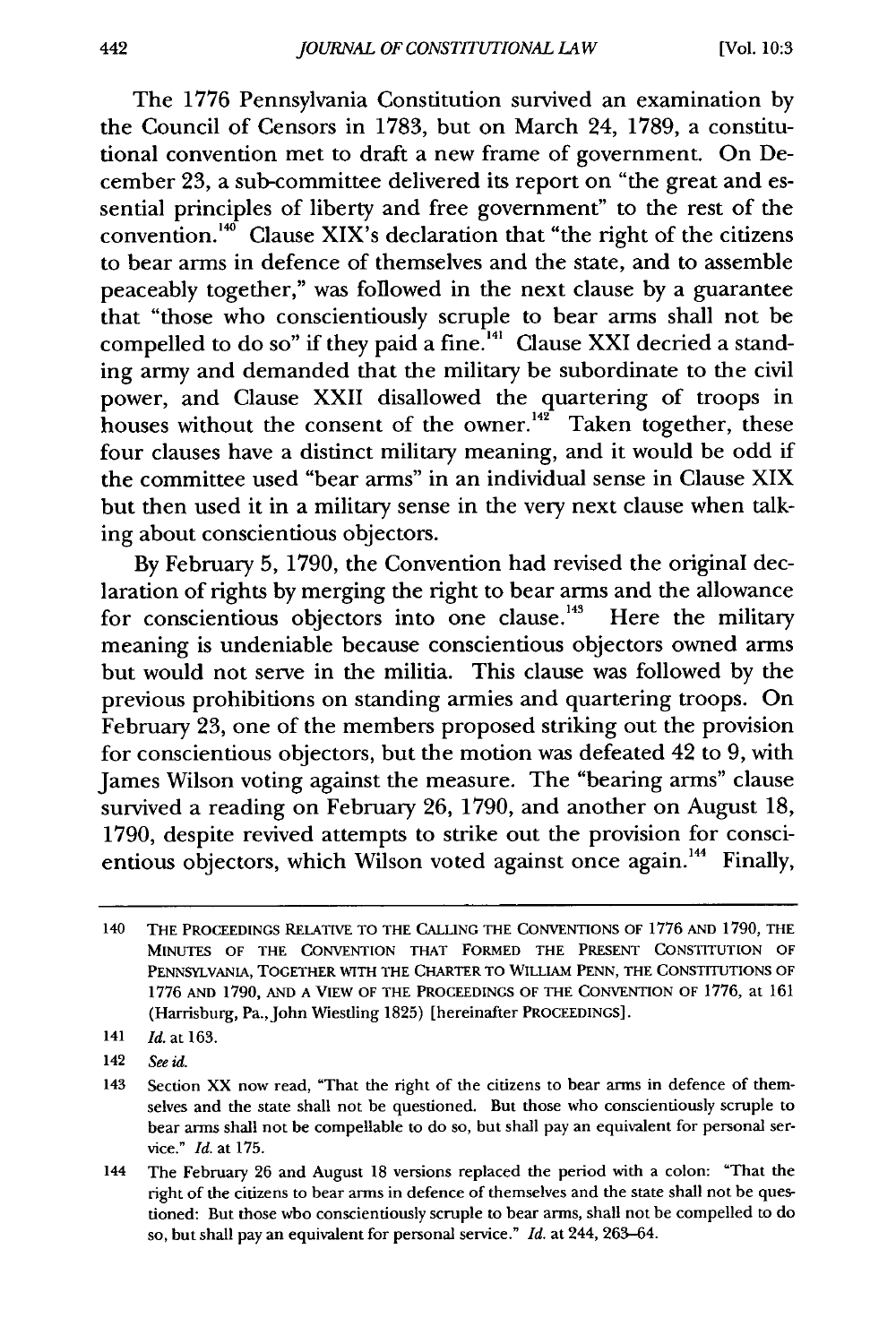on September 2, 1790, the convention ratified the new state convention, which stated in Article VI, Section II,

The freemen of this commonwealth shall be armed and disciplined for its defence: Those who conscientiously scruple to bear arms, shall not be compelled to do so, but shall pay an equivalent for personal service. The militia officers shall be appointed in such manner and for such time as shall be directed by law.

The military meaning of "bear arms" is undeniable here. The Bill of Rights had changed, however, with Section XXI providing a right "to bear arms in defence of themselves and the state" but not repeating the provisions for pacifists in Article VI.<sup>146</sup> While this might be interpreted as an endorsement of an individual right, it seems unlikely that the convention, under Wilson's leadership, would have employed two distinctly different definitions of the term "bear arms." Given the dominant usage of "bear arms" and "defense of themselves" in Pennsylvania, it is not unreasonable to conclude that Wilson considered community militia mobilization as an essential guarantor of personal safety.

Such a conclusion is even more plausible when we consider the way that Americans employed the phrase "self defense" during the Founding Era. While some pamphleteers acknowledged that murder was justified in cases of "necessary Self-Defence,"<sup>147</sup> others considered self defense to be part of community and militia mobilization against threats.<sup>148</sup> In fact, in his support of a strong federal militia during the Constitutional Convention, Wilson himself argued that since "[t]he power of self-defence had been urged as necessary for the State Governments—It was equally necessary for the General Government."<sup>149</sup> The importance of the militia in providing community, state, or governmental self defense was not Wilson's invention. In June 1775, John Cármichael preached a sermon to a company of militia men in Lancaster, Pennsylvania, titled *A Self Defensive War Proved Lawful,* in

<sup>145</sup> *Id.* at 302.

<sup>146</sup> *Id.* at 305.

**<sup>147</sup>** CHARLES CHAUNCY, **THE** HORRID NATURE, **AND** ENORMOUS **GUILT OF** MURDER. **A** SERMON PREACHED **AT THE** THURSDAY-LECrURE **IN BOSTON,** NOVEMBER **19TH** 1754. THE **DAY OF** THE **EXECUTION** OF WILLIAM WIEER, FOR THE MURDER OF WILLIAM CHISM **6-7** (Boston, Thomas Fleet 1754).

<sup>148</sup> For self defense as justifiable homicide, see  $id$ . Such pamphlets show that the right to self defense was tied strongly to natural law. **JOHN** LOCKE, **AN** ESSAY **CONCERNING** THE TRUE **ORIGINAL EXTENT AND END** OF **CIVIL** GOVERNMENT 123 (Boston, Edes & Gill 1773), argued that "[s]elf-defence is a part of the law of nature."

<sup>149 2</sup> THE RECORDS OF THE FEDERAL **CONVENTION** OF 1787, at 391 (Max Farrand ed., 1911) [hereafter RECORDS].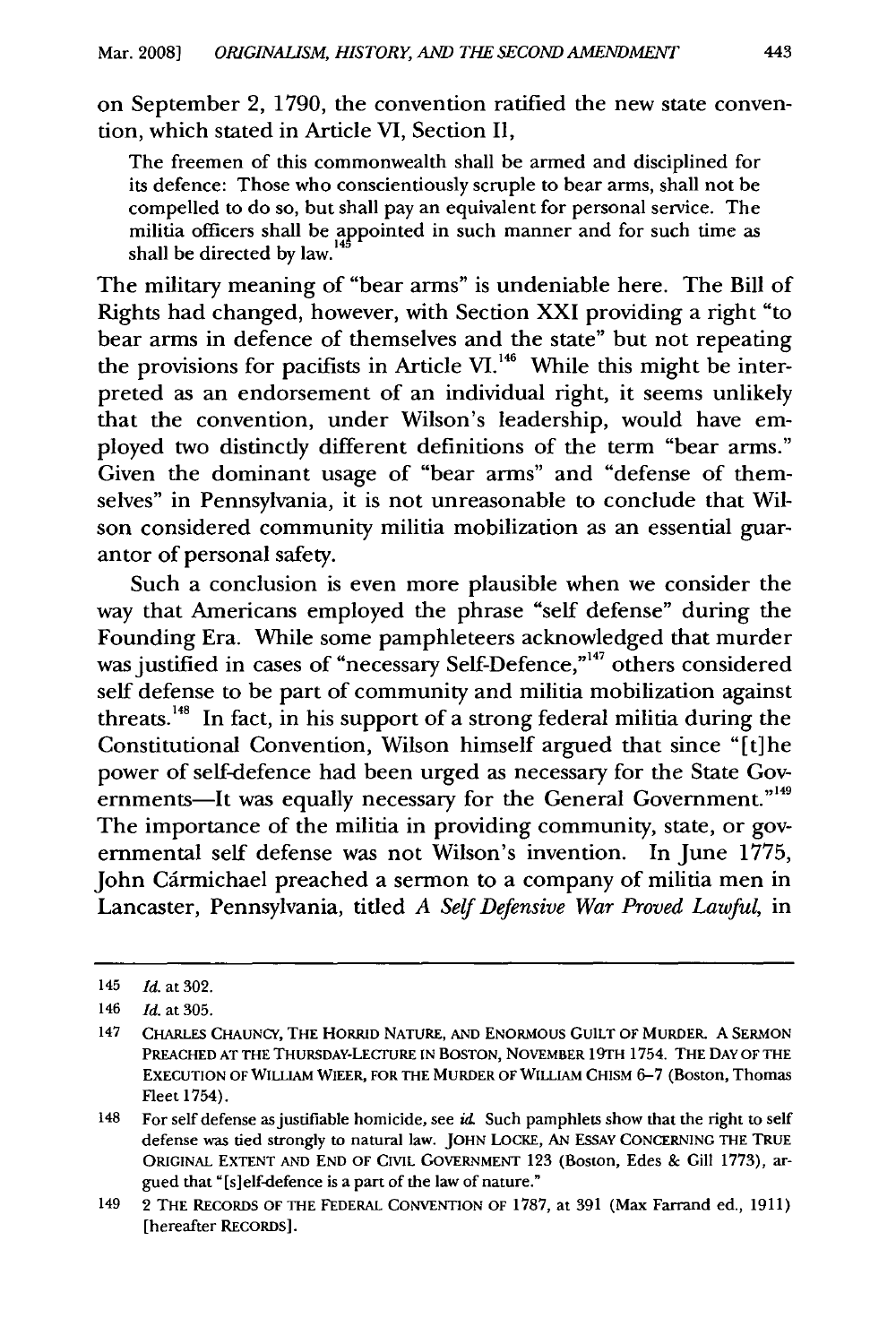which he argued that Britain had forced Americans into an "unavoidable and necessary" war of self defense.<sup>150</sup> In South Carolina, men were encouraged to respond to the "animated Spirit of Self-Defence" that had diffused through the colonies by enlisting in the province's artillery regiment.<sup>151</sup> In New York, the Provincial Congress justified retaliation against the British based on "the immutable Laws of Selfdefence,"<sup>152</sup> and in Massachusetts Pastor Samuel Williams extolled the "cause of Self-Defence, of Public Faith, and of the Liberties of Mankind, that America is engaged in."<sup>155</sup>

Wilson's congressional colleagues also used "self defence" to connote America's collective military undertakings. In an August 10, 1779, letter to Governor William Greene, the Rhode Island delegates in the Continental Congress praised the "Sense of Self Defence... exerted by the whole Body of the good People of our State," and hoped that the neighboring states would soon realize that "their Qwn Security [was] most intimately connected" with Rhode Island's.<sup>154</sup> On June 2, 1775, the Congress read a letter from Massachusetts which talked of the "principles of self defence, roused in the breasts of freemen by the dread of impending slavery" and the absolute need to "raise an Army" to defend "all America from the further butcheries and devastations of our implacable enemies."<sup>155</sup> Even more importantly, Wilson's collective understanding of self defense was echoed by his fellow delegates in the Constitutional Convention and members of the state ratifying conventions. George Mason agreed with Wilson that an efficient government "ought to have the faculty of self-defence," but argued that state governments should be given "the same power of self defence."<sup>156</sup> More to the point, Maryland delegate and Attorney General Luther Martin ultimately opposed the Constitution, in part because it removed "any possible

**<sup>150</sup>** JOHN CARMICHAEL, A SELF-DEFENSIVE WAR PROVED LAWFUL, PROVED IN A SERMON 12 (Phila., John Dean 1775).

<sup>151</sup> John F. Grimkie, ALL GENTLEMEN VOLUNTEERS, WHO ARE READY, **WILLING,** AND ABLE, TO SERVE THE CAUSE OF AMERICA **IN GENERAL,** AND SOUTH-CAROLINA IN PARTICULAR (Charleston, S.C., Peter Timothy 1775).

**<sup>152</sup> IN** PROVINCIAL CONGRESS, NEW-YORK, Sept. 1, 1775, at 1 (N.Y.,John Holt 1775).

**<sup>153</sup>** Samuel Williams, A DISCOURSE ON THE LOVE OF OUR COUNTRY; DELIVERED ON A DAY OF THANKSGMNG, DECEMBER **15,** 1774, at **26** (Salem, Mass., Samuel & Ebenezer Hall 1775) (emphasis omitted).

<sup>154</sup> Letter from Rhode Island Delegates to William Greene (Aug. 10, 1779), *in* 13 LETTERS OF DELEGATES TO CONGRESS, *supra* note **55,** at **355.**

**<sup>155</sup>** 2JOURNALS OF THE **CONTINENTAL CONGRESS 1774-1789,** supra note **66,** at **77.**

**<sup>156 1</sup>** THE RECORDS OF THE FEDERAL **CONVENTION** OF **1787,** *supra* note 149, at 407.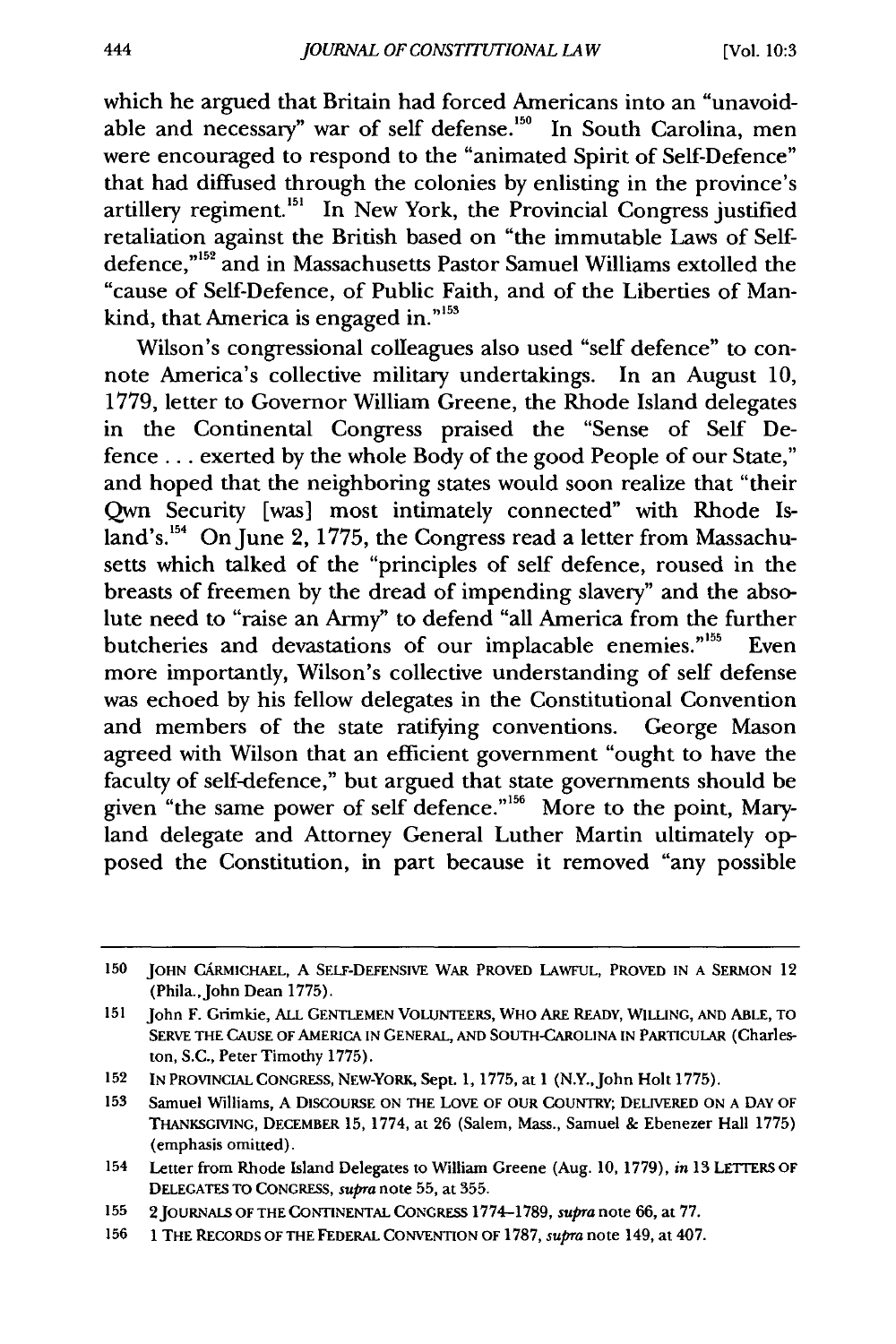means of self-defence" from the states by "taking away... the right of organizing, arming, and disciplining of the militia.<sup>"157</sup>

But, even if Wilson did subscribe to an individual rights understanding of "bear arms," such an interpretation did not seem to have any currency in the Pennsylvania courts.<sup>158</sup> In 1799, Dr. James Reynolds stood trial for assault with intent to murder after he had tried to fend off a Federalist mob, angry about his opposition to the Alien and Sedition Acts, by brandishing a pistol. What is illustrative about this case is that neither the prosecution nor the defense considered Reynolds's possession or use of his gun to be a matter of constitutional law. If the individual right to bear arms was protected under the 1790 Pennsylvania Constitution, then why did Alexander Dallas, Reynolds's lawyer, fail to justify his client's actions under Article VI or Section XXI? It is also important to note that Reynolds was never considered to have borne arms, for the term never appears in the trial transcripts. Dallas argued that "there did exist a conspiracy to assassinate Dr. Reynolds," and that since there was "no law in Pennsylvania to prevent it; every man has a right to carry arms who apprehends himself to be in danger."<sup>159</sup> That right, however, came not from the state constitution but from "the law of nature and the law of reason," which allowed deadly force "if necassary [sic] to [one's] own safety."<sup>160</sup> The prosecution disagreed, taking their cue from Blackstone and arguing, "The law says, if a man attack you by a sword, you have no right to kill him, till you have made every attempt to escape."<sup>161</sup> In the end, the jury sided with the defense and acquitted Reynolds. The case clearly demonstrates that using a gun in self defense was legally different from bearing arms in "defense of themselves and the state."<sup>162</sup>

<sup>157 1</sup> ELLIOT'S DEBATES, *supra* note 86, at 372.

<sup>158</sup> The textual differences between the 1776 provision and the 1790 provision also merit some comment since in the former case the right to bear arms was set against the danger of a standing army, and in the latter the two were treated separately. Given this fact, from a strictly textual analysis, the case for reading the latter text as more individualistic is somewhat stronger than the implausible case for reading the former text in this fashion.

**<sup>159</sup>** William Duane, A REPORT OF THE EXTRAORDINARY TRANSACTIONS WHICH TOOK **PLACE** AT PHILADELPHIA, IN FEBRUARY 1799 **IN** CONSEQUENCE OF A MEMORIAL FROM CERTAIN NATIVES OF IRELAND TO CONGRESS, PRAYING A REPEAL OF THE ALIEN BILL 33 (Phila., Office of the Aurora 1799).

<sup>160</sup> *Id.* at 32.

<sup>161</sup> *Id.* at 45.

<sup>162</sup> PROCEEDINGS, *supra* note 140, at 305.